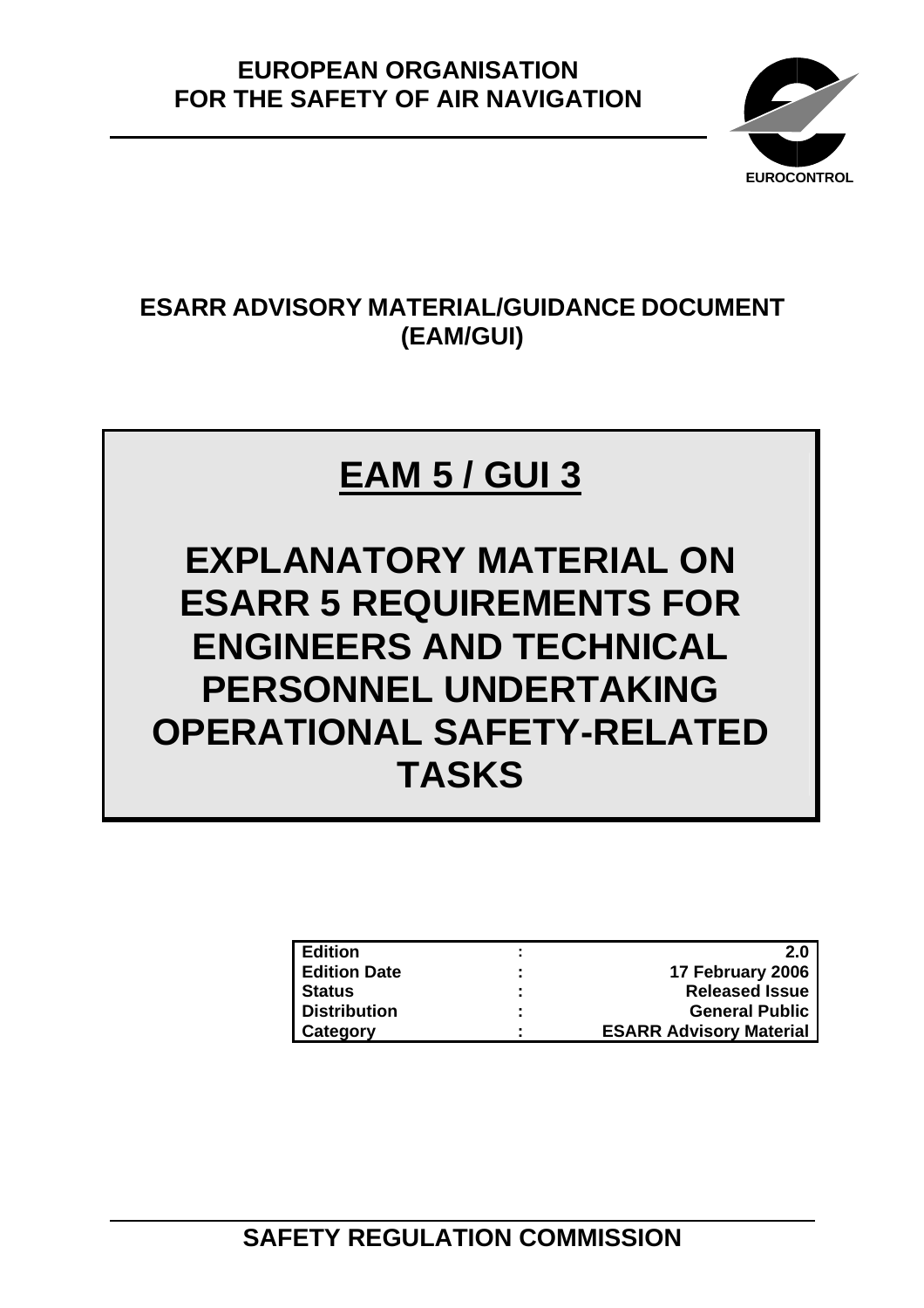### **F.2 DOCUMENT CHARACTERISTICS**

### **TITLE EAM 5 / GUI 3 Explanatory Material on ESARR 5 Requirements for Engineers and Technical Personnel Undertaking Operational Safety-Related Tasks Document Identifier**  Reference **EAM 5 / GUI 3** eam5gui3\_e20\_ri\_web **Edition Number** 2.0 **Edition Date** 17-02-2006 **Abstract**  This guidance material has been prepared by the Safety Regulation Commission to provide guidance for ATM safety regulators and support the implementation of ESARR 5. The main purpose of this document is to provide guidance about the provisions established in ESARR 5 and more specifically in its Section 5 'Safety Requirements', sub section 5.3 addressing engineers and technical personnel undertaking operational safety related tasks. Each requirement is illustrated by giving explanatory material that includes a rationale, the most significant implications mainly for Regulator but also sometimes for Provider or Operating Organisation, and information about further development. This is one element of a series of guidance documents to be developed by SRC to support the implementation of ESARR 5. **Keywords**  ATCO ICAO Competence Licence **Engineers** Engineers Rating Operating organisation ECAC Training **Contact Person(s) Tel Unit**  Bogdan BRAGUTA +32 2 729 91 67 DGOF/SRU

| <b>DOCUMENT INFORMATION</b>          |        |                                     |              |                                         |   |
|--------------------------------------|--------|-------------------------------------|--------------|-----------------------------------------|---|
| <b>Distribution</b><br><b>Status</b> |        |                                     | Category     |                                         |   |
| <b>Working Draft</b>                 |        | <b>General Public</b>               | М            | <b>Safety Regulatory Requirement</b>    |   |
| Draft Issue                          | $\Box$ | <b>Restricted EUROCONTROL</b>       | П            | <b>Requirement Application Document</b> |   |
| Proposed Issue                       | □      | <b>Restricted SRC</b><br>$\Box$     |              | <b>ESARR Advisory Material</b>          | ☑ |
| Released Issue                       | ☑      | <b>Restricted SRC Commissioners</b> | $\mathbf{r}$ | <b>SRC Policy Document</b>              |   |
|                                      |        | <b>Restricted SPG</b>               |              | <b>SRC Document</b>                     |   |
|                                      |        | <b>Restricted SRU</b>               |              | Comment / Response Document             |   |

|                               | <b>COPIES OF SRC DELIVERABLES CAN BE OBTAINED FROM</b> |
|-------------------------------|--------------------------------------------------------|
| <b>Safety Regulation Unit</b> | Tel: +32 2 729 51 38                                   |
| EUROCONTROL                   | Fax: +32 2 729 47 87                                   |
| Rue de la Fusée, 96           | E-mail: sru@eurocontrol.int                            |
| B-1130 Bruxelles              | Website: www.eurocontrol.int/src                       |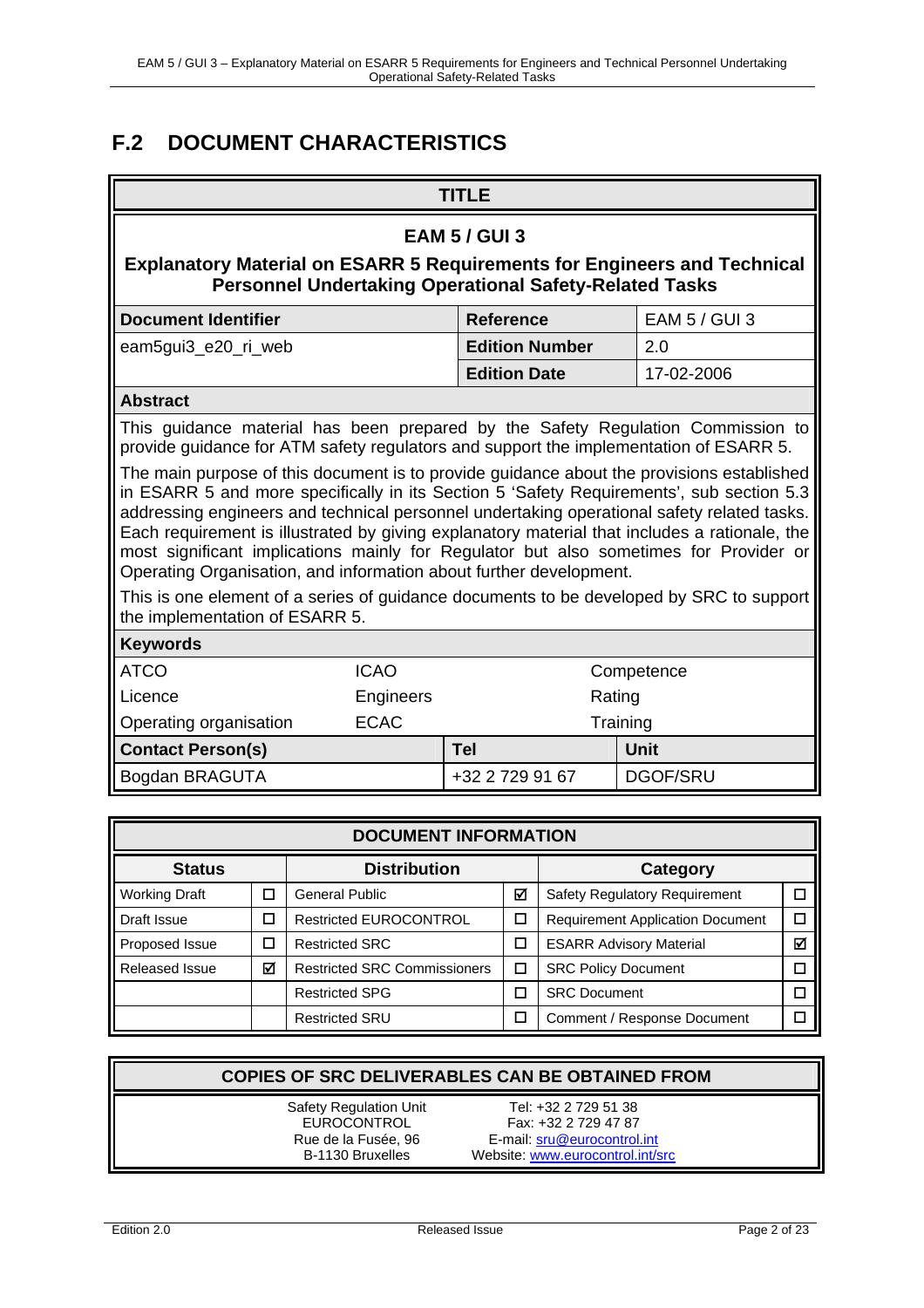### **F.3 DOCUMENT APPROVAL**

The following table identifies all management authorities who have approved this document.

| <b>AUTHORITY</b>                                            | <b>NAME AND SIGNATURE</b>                  | <b>DATE</b> |
|-------------------------------------------------------------|--------------------------------------------|-------------|
| <b>Quality Control</b><br>(SRU)                             | signed by Daniel Hartin<br>(Daniel HARTIN) | 17-02-2006  |
| <b>Head Safety</b><br><b>Regulation Unit</b><br>(SRU)       | signed by Peter Stastny<br>(Peter STASTNY) | 17-02-2006  |
| <b>Chairman Safety</b><br>Regulation<br>Commission<br>(SRC) | signed by Ron Elder<br>(Ron ELDER)         | 17-02-2006  |

*Note: For security reasons and to reduce the size of files placed on our website, this document does not contain signatures. However, all management authorities have signed the master copy of this document which is held by the SRU. Requests for copies of this document should be e-mailed to: sru@eurocontrol.int.*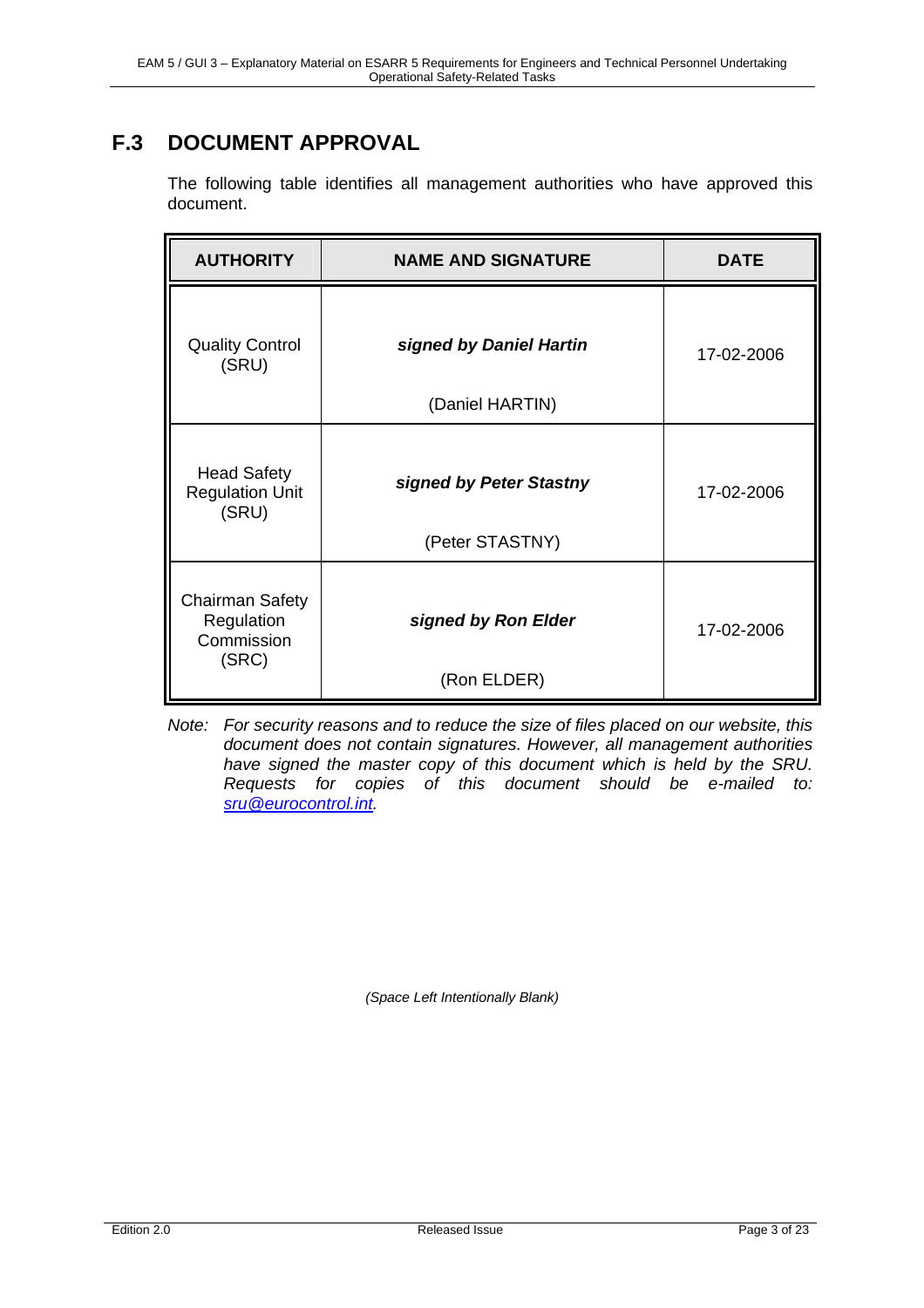### **F.4 DOCUMENT CHANGE RECORD**

| <b>EDITION</b><br><b>NUMBER</b> | <b>EDITION</b><br><b>DATE</b> | <b>REASON FOR CHANGE</b>                                                                                                                                                 | <b>PAGES</b><br><b>AFFECTED</b> |
|---------------------------------|-------------------------------|--------------------------------------------------------------------------------------------------------------------------------------------------------------------------|---------------------------------|
| 0.01                            | 09-Sep-04                     | Creation.                                                                                                                                                                | All                             |
| 0.1                             | 19-Oct-04                     | <b>SRU</b><br>quality checks following<br><b>ASP</b><br>consultation (RFC No. 0421). Document<br>status amended and sent to SRC for<br>formal consultation and approval. | All                             |
| 1.0                             | 31-May-05                     | Document formally released<br>following<br>SRC consultation and approval (RFC<br>$0433$ ).                                                                               | All                             |
| 1.01                            | 20-Jun-05                     | Inclusion of the harmonised terminology<br>for engineers and technical personnel<br>undertaking operational<br>safety-related<br>tasks.                                  | <b>New</b><br>Section<br>2.2.1  |
| 1.02                            | 18-Jul-05                     | SRU quality check. Document sent to ASP<br>W/G for consultation (RFC No. 0518).                                                                                          | All                             |
| 1.1                             | 20-Sep-05                     | Document sent for additional ASP W/G<br>consultation (RFC No. 0528).                                                                                                     |                                 |
| 1.2                             | 15-Nov-05                     | quality check. Corrections<br><b>SRU</b><br>to<br>Document Change Record. Document<br>sent to SRC for consultation and approval.                                         | Section F.4                     |
| 2.0                             | 10-Feb-06                     | released following<br>SRC<br>Document<br>consultation (RFC 0529). Minor editorial<br>changes to reflect comments received.                                               | Section<br>2.2.1                |

The following table records the complete history of this document.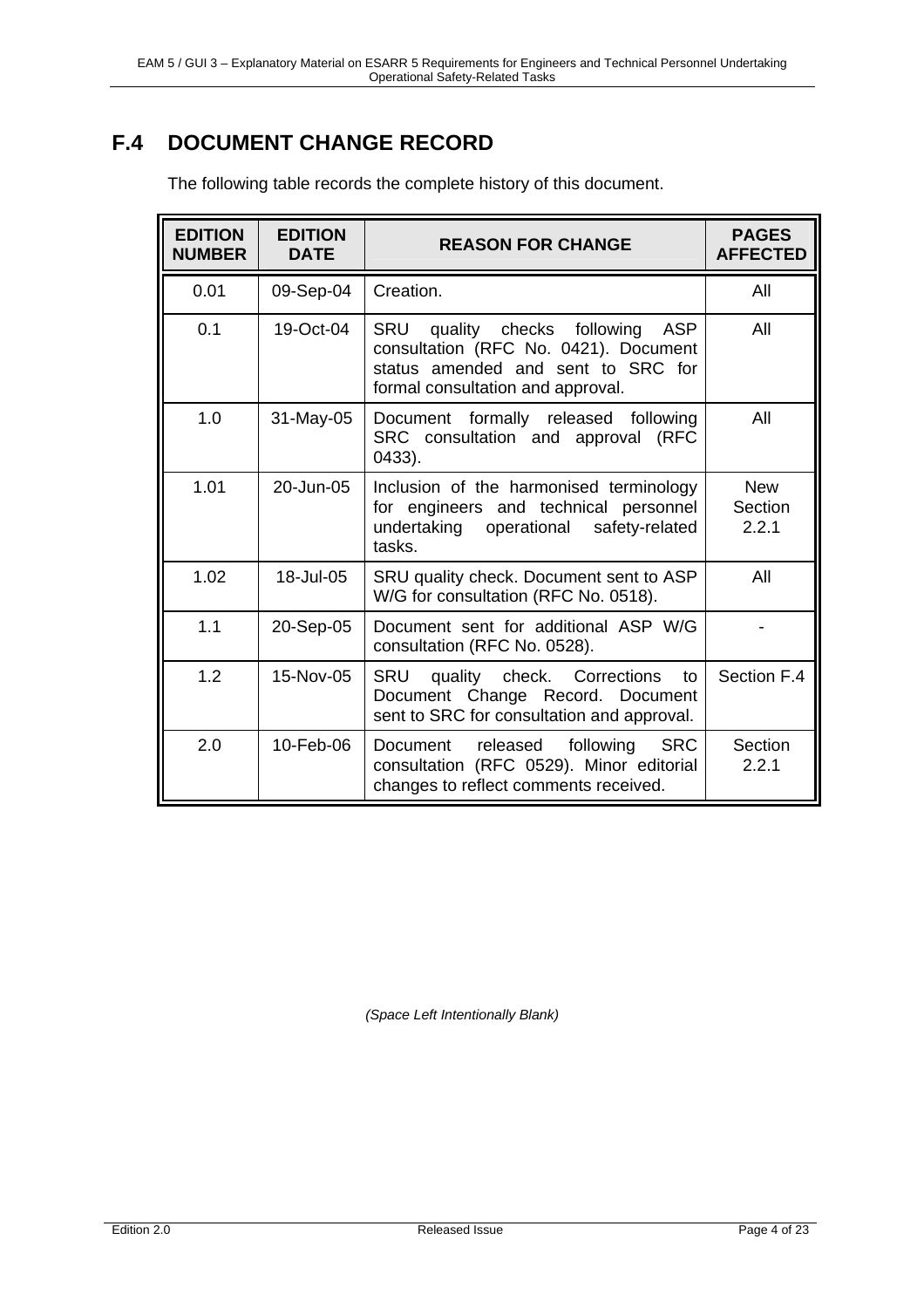### **F.5 CONTENTS**

#### **Section Title Page**

#### **FOREWORD**

| <b>F.1</b> |   |
|------------|---|
| F.2        | 2 |
| <b>F.3</b> |   |
| F.4        |   |
| F.5        | 5 |
| F.6        | 6 |

#### **EAM 5 / GUI 3 – EXPLANATORY MATERIAL ON ESARR 5 REQUIREMENTS FOR ENGINEERS AND TECHNICAL PERSONNEL UNDERTAKING OPERATIONAL SAFETY-RELATED TASKS**

| 1. |               |                                                                   |    |
|----|---------------|-------------------------------------------------------------------|----|
| 2. | 2.1           |                                                                   | 7  |
|    | $2.2^{\circ}$ | Section 5.3 - Requirements for Engineers and Technical Personnel  |    |
|    |               |                                                                   | 8  |
|    |               | 2.2.1 Common / Harmonised Terminology for Engineers and Technical |    |
|    |               |                                                                   | 10 |
|    |               |                                                                   | 10 |
|    |               | 2.2.1.2 Common / Harmonised Terminology for ATSEPs                | 12 |
|    |               |                                                                   | 14 |
|    |               | 2.2.2 Requirements to be Applied by the Operating Organisation    | 15 |
|    |               |                                                                   | 15 |
|    |               |                                                                   | 16 |
|    |               |                                                                   | 16 |
|    |               |                                                                   | 18 |
|    |               |                                                                   | 19 |
|    |               |                                                                   | 19 |
|    |               |                                                                   | 20 |
|    |               | 2.2.3 Requirements to be Applied by Individual Personnel          | 21 |
|    |               |                                                                   | 21 |
|    |               |                                                                   | 23 |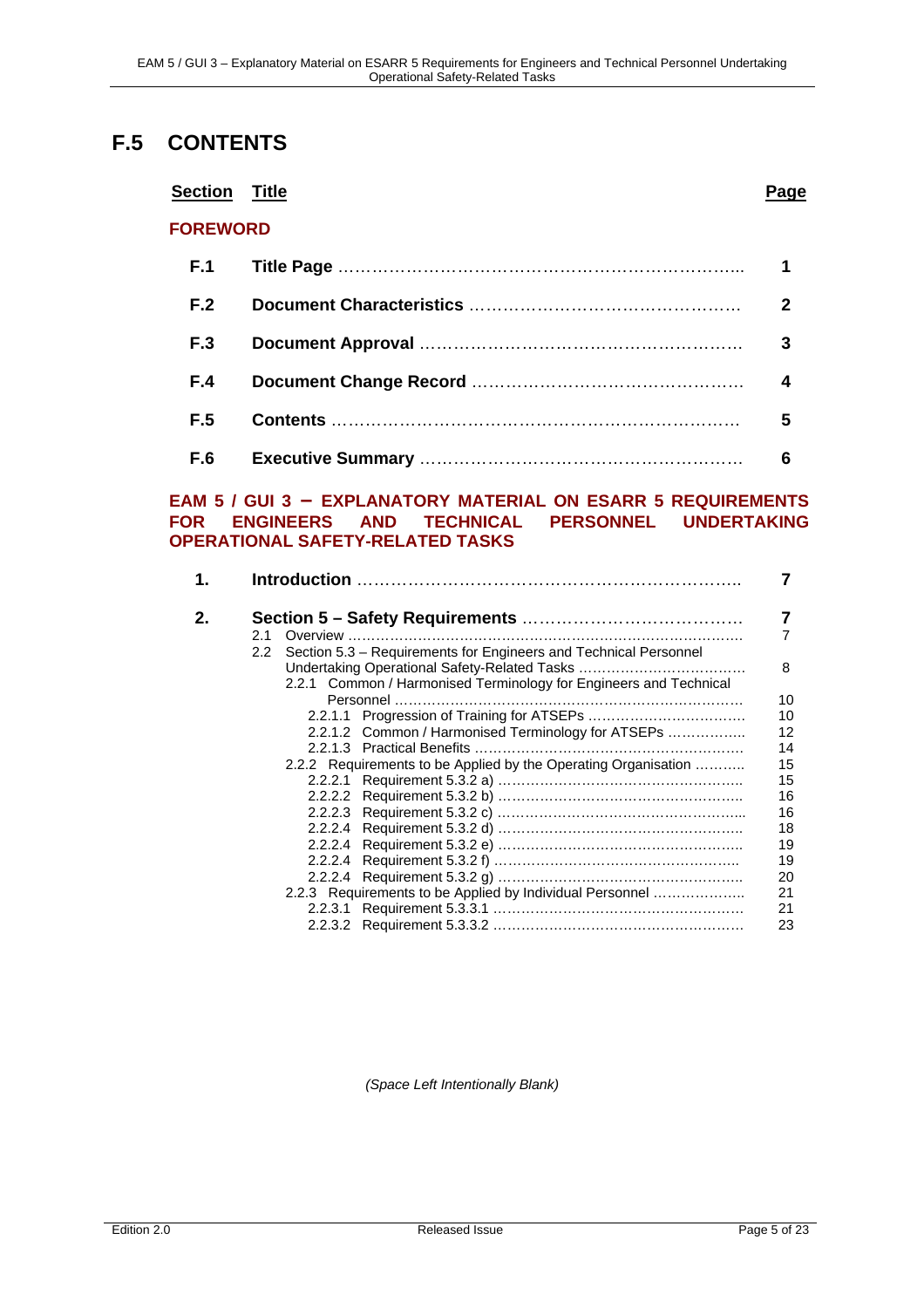### **F.6 EXECUTIVE SUMMARY**

This document has been prepared by the Safety Regulation Commission (SRC) to provide guidance for ATM safety regulators and to support the implementation of ESARR 5.

Within their national legislative arrangements, ATM safety regulators shall have in place ESARR 5-related safety regulatory functions, resources and procedures in order to enforce and verify compliance with ESARR 5.

The main purpose of this document is to provide clarifications on the provisions established in ESARR 5, and more specifically in Section 5 'Safety Requirements', sub section 5.3 addressing engineering and technical personnel undertaking safetyrelated tasks. Each requirement is illustrated by giving explanatory material which includes a rationale, the most significant implications (mainly for the regulator but also for the service provider or operating organisation) and, when applicable, information about further developments.

This document forms part of a series of guidance documents being developed by the SRC in order to support the implementation of ESARR 5.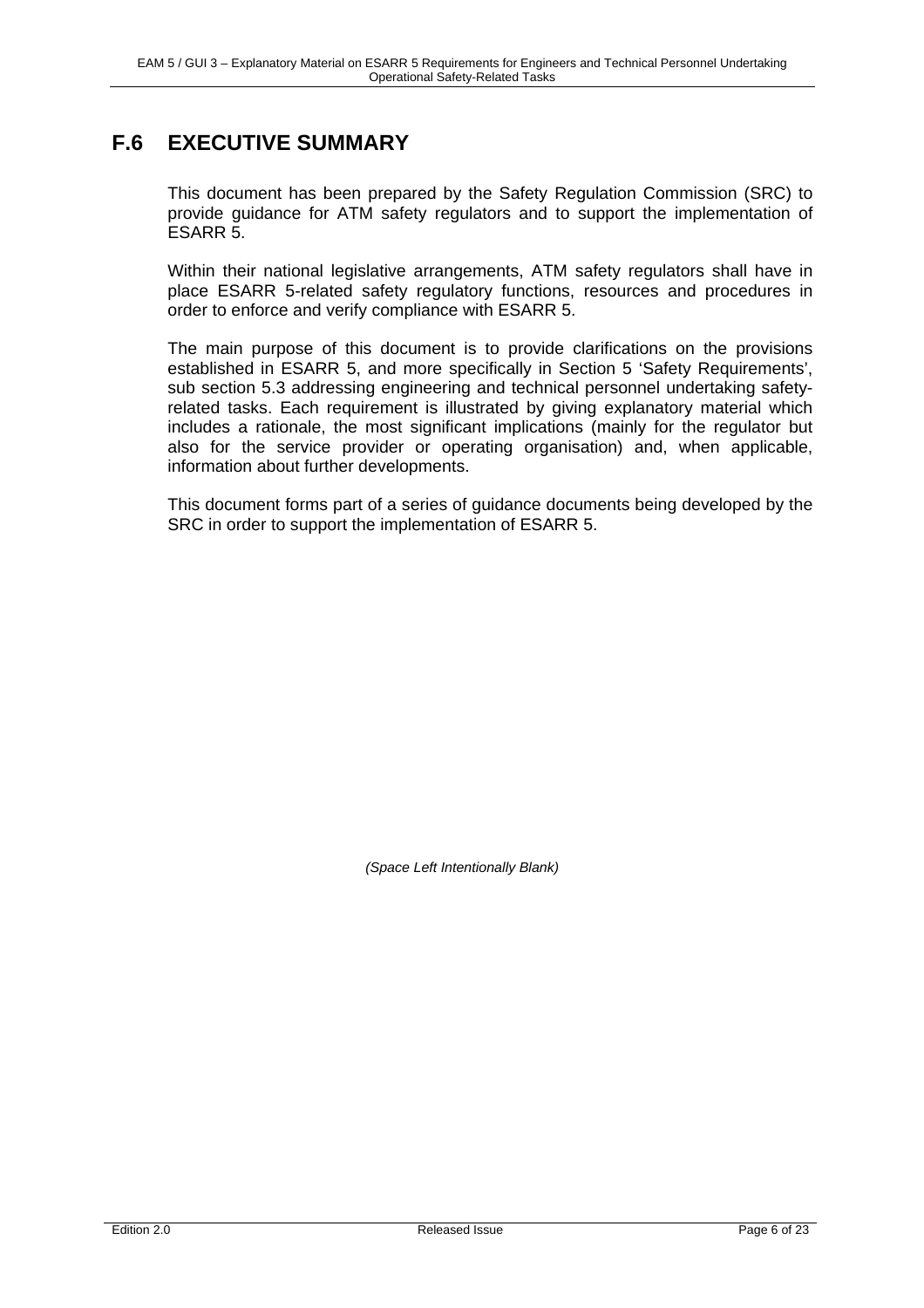### **1. INTRODUCTION**

A standardised approach to the formatting of EUROCONTROL Safety Regulatory Requirements (ESARRs) is used to reference and clarify the status of information contained in the document.

The requirement template used for ESARR 5, Edition 2.0 includes a number of sections. Some include provisions considered as mandatory and other provisions which are of an advisory nature;

- The mandatory provisions are captured in sections 3, 5, 6 and 7 of the current ESARRs template; and
- Related advisory material is captured in sections 1, 2, 4 and 8 of the current ESARRs template.

*Note: Work is on-going to modify the ESARRs template and better separate the mandatory provisions from related advisory material.* 

Section 5 '*Safety Requirements'* provide a statement of precise actions which are considered necessary to achieve the safety objectives stated in Section 4. Section 5 includes mandatory requirements only (expressed by using the word "shall"), including those relating to implementation.

The main purpose of this document is to illustrate and clarify the provisions of Section 5 *'Safety Requirements',* section 5.3 addressing engineers and technical personnel undertaking operational safety-related tasks established by ESARR 5 and to facilitate its interpretation. ESARR 5 provisions within sections 5.1 and 5.2 addressing air traffic controllers have been dealt with in EAM 5 / GUI 1.

The competence requirement from ESARR 3 (Requirements for Safety Achievement) requires Air Traffic Service (ATS) providers to ensure that staff are adequately trained, motivated and competent for the job they are required to do, in addition to being properly licensed, if so required. The terms 'licence' or 'certificate of competence' are not included in ESARR 5, section 5.3.

### **2. SECTION 5 – SAFETY REQUIREMENTS**

### **2.1 Overview**

Requirements within section 5 of ESARR 5 are grouped as follows:

- Section 5.1 General requirements
- Section 5.2 Requirements for Air Traffic Controllers
	- $\bullet$  Section 5.2.1 Requirements to be applied by the Designated Authority
	- $\bullet$  Section 5.2.2 Requirements to be applied by the Provider of Air Traffic **Services**
	- ♦ Section 5.2.3 Requirements to be applied by the Individual Personnel
- Section 5.3 Requirements for Engineering and Technical Personnel undertaking operational safety related tasks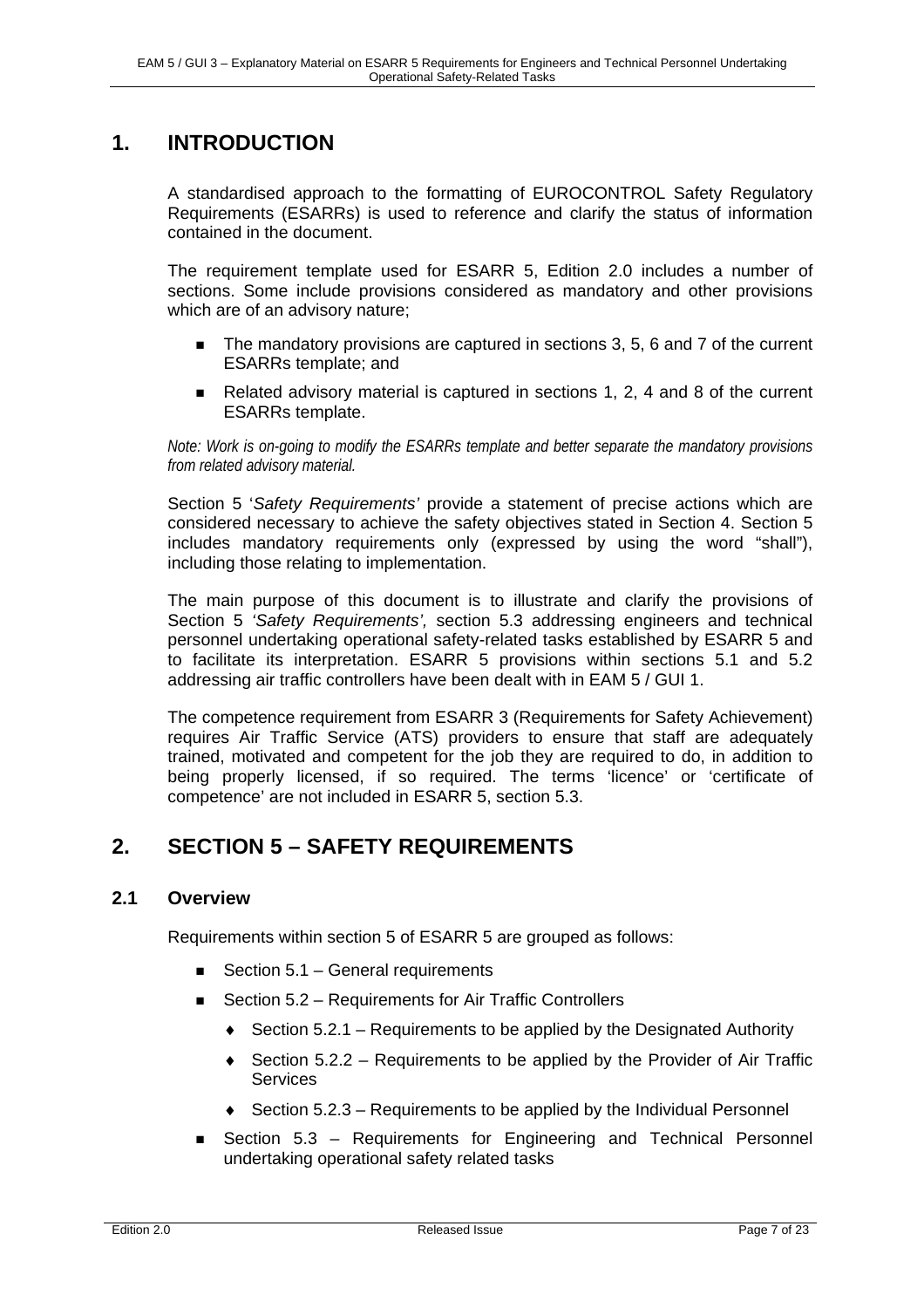Guidance material relating to the requirements of ESARR 5, Sections 5.1 and 5.2 is captured within EAM 5 / GUI 1 (Parts A and B). This document deals with the requirements of ESARR 5, section 5.3.

### **2.2 Section 5.3 – Requirements for Engineering and Technical Personnel Undertaking Operational Safety-Related Tasks**

#### **General**

Section 5.3 has divided the requirements in three parts:

- Section  $5.3.1$  Requirements to be applied by the Designated Authority.
- Section 5.3.2 Requirements to be applied by the Operating Organisation.
- Section 5.3.3 Requirements to be applied by the Individual Personnel.

For the purpose of this guidance material, only the requirements to be applied by the Operating Organisation and individual personnel will be detailed. The requirements to be applied by the Designated Authority will be covered in EAM 5 / GUI 4 'ESARR 5 and Related Safety Oversight for Engineering and Technical Personnel Undertaking Operational Safety-Related Tasks'.

Section 5.3.2 sets out the minimum safety requirements which an Operating Organisation must comply with to meet the safety obligations under ESARR 5. Section 5.3.3 sets out the minimum safety requirements that individuals from the Operating Organisation must comply with to meet their obligations under ESARR 5.

Additionally within this section, several terms are used to better describe the situation in the case of the services provided by ATM Personnel such as engineers and technical personnel undertaking operational safety-related tasks.

Engineering and technical personnel undertaking operational safety-related tasks are those who operate and maintain ATM equipment approved for operational use. As mentioned in ESARR 5, such personnel are not intended to cover other equipmentrelated functions, such as design, testing, commissioning or institutional training.

The equipment-related functions above are governed by the safety regulatory requirements contained within ESARRs 3 and 4.

From the definition used above for engineers and technical personnel undertaking operational safety-related tasks, it is not possible to establish which ESARR 5 requirements will be applicable to each category of personnel. This, together with the categorisation of ATM personnel having safety-related tasks (excluding air traffic controllers), will be further developed upon by additional ESARR Advisory Material.

ATM equipment approved for operational use represent all engineering systems, facilities or devices used, either directly by airspace users (e.g. ground navigation facilities), or in the provision of operational air traffic management services. These are the systems, facilities and devices operated and supervised by the ATM Service Provider/ Operating Organisation for the purpose of air navigation. Such equipment used to fulfil the tasks involved in ATM could be available on the open market or be specifically developed based on ATM requirements.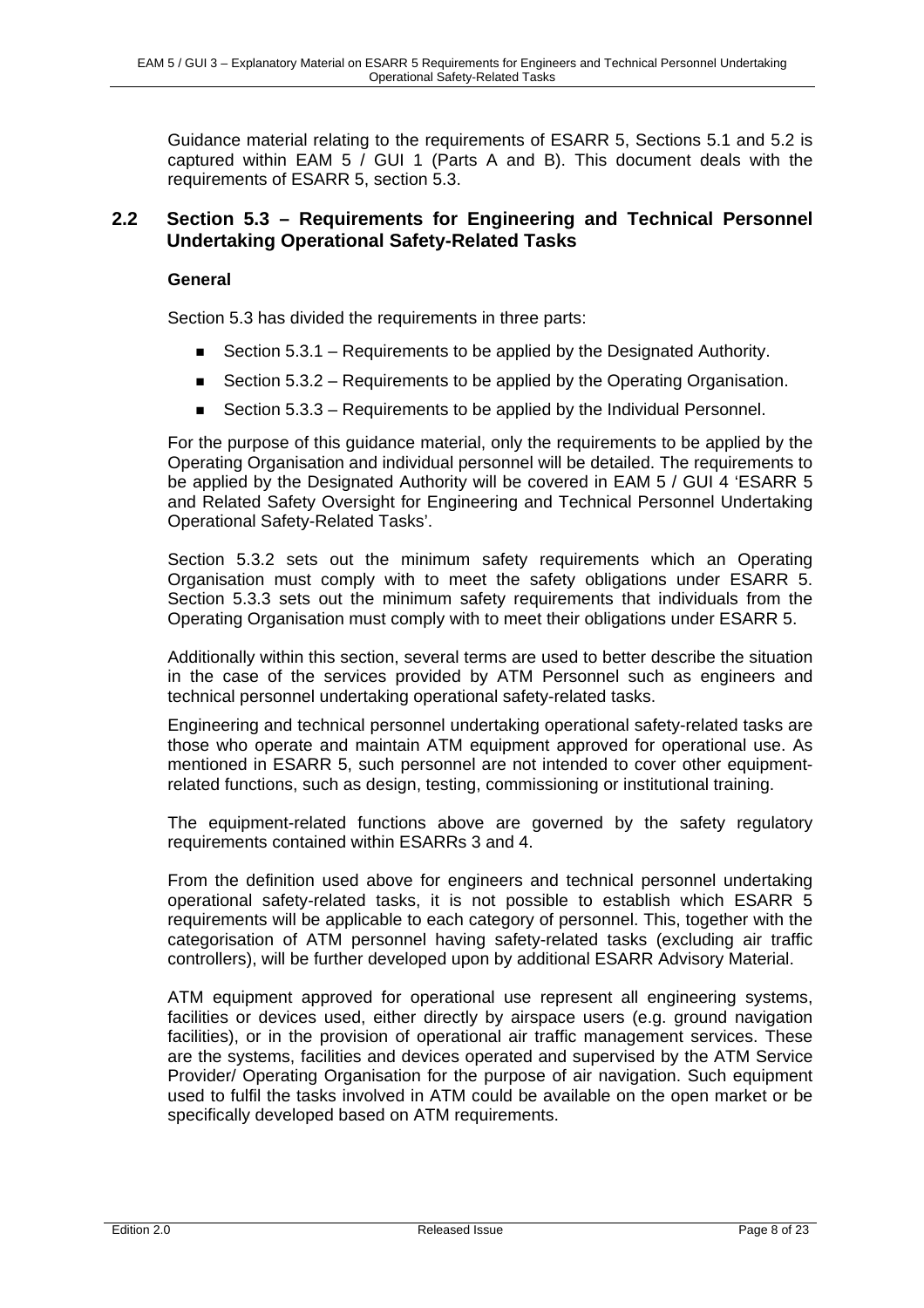Air traffic management is seen as the sum of Air Traffic Services (ATS), Air Traffic Flow Management (ATFM) and Airspace Management (ASM), where ATS is formed by Flight Information Service (FIS), Alerting Service (ALRS), Advisory Service and Air Traffic Control Service (ATC). The equipment for operational use shall be seen as the operational equipment used to provide ATS, ATFM and ASM.

An Operating Organisation is any organisation which falls within the jurisdiction of the National ATM Safety Regulator and is responsible for the provision of engineering and technical services supporting ATM services. Therefore, the ATM Service Provider could also be the Operating Organisation in those instances where it provides its own technical support. If engineering and technical support services are contracted to a third party outside of the ATM service provider's organisation, the Operating Organisation is then a separate entity which will have to interact with the ATM service provider's Safety Management System.

Within ESARR 3, the external services requirement is:

*"Shall ensure adequate and satisfactory justification of the safety of the externally provided services, having regard to their safety significance within the provision of the ATM service."* 

The SMS scope will define the boundaries of a sort of *"safety universe",* within which the elements covered by the SMS may be assumed as being sufficiently safe.

It should be noted that external inputs could erode safety levels if they are not managed properly. External inputs, whether these are goods or services, should be identified and assessed to ensure appropriate safety levels within the organisation.

Ideally, safety and quality assurance processes used by external suppliers should satisfy internal safety management standards and applicable safety requirements. In some cases, ATM providers can effectively choose between different suppliers. Good procurement procedures may be sufficient to meet the requirement in those situations.

However, situations may exist where there are no options and the input has to be accepted as the only possible one. In these cases, actions have to be defined to identify any possible safety problems and mitigate their risks. This means that external inputs (products, services, information, etc.) have to be assessed in terms of safety in order to identify hazards and implement appropriate mitigation measures (monitoring, redundancy, operational procedures, etc.).

The requirement from ESARR 3 (external services) means that ATM service providers should normally establish processes in respect of external services having a significant influence on safety:

- To assess external services from a safety point of view and define mitigation measures ensuring that inputs from outside do not erode the safety of ATM services;
- Whenever possible, to select suppliers on the basis of their ability to meet safety standards and requirements, evaluate them systematically, and take appropriate action on the basis of periodical evaluations ensuring that the provision of external services is restricted to evaluated suppliers;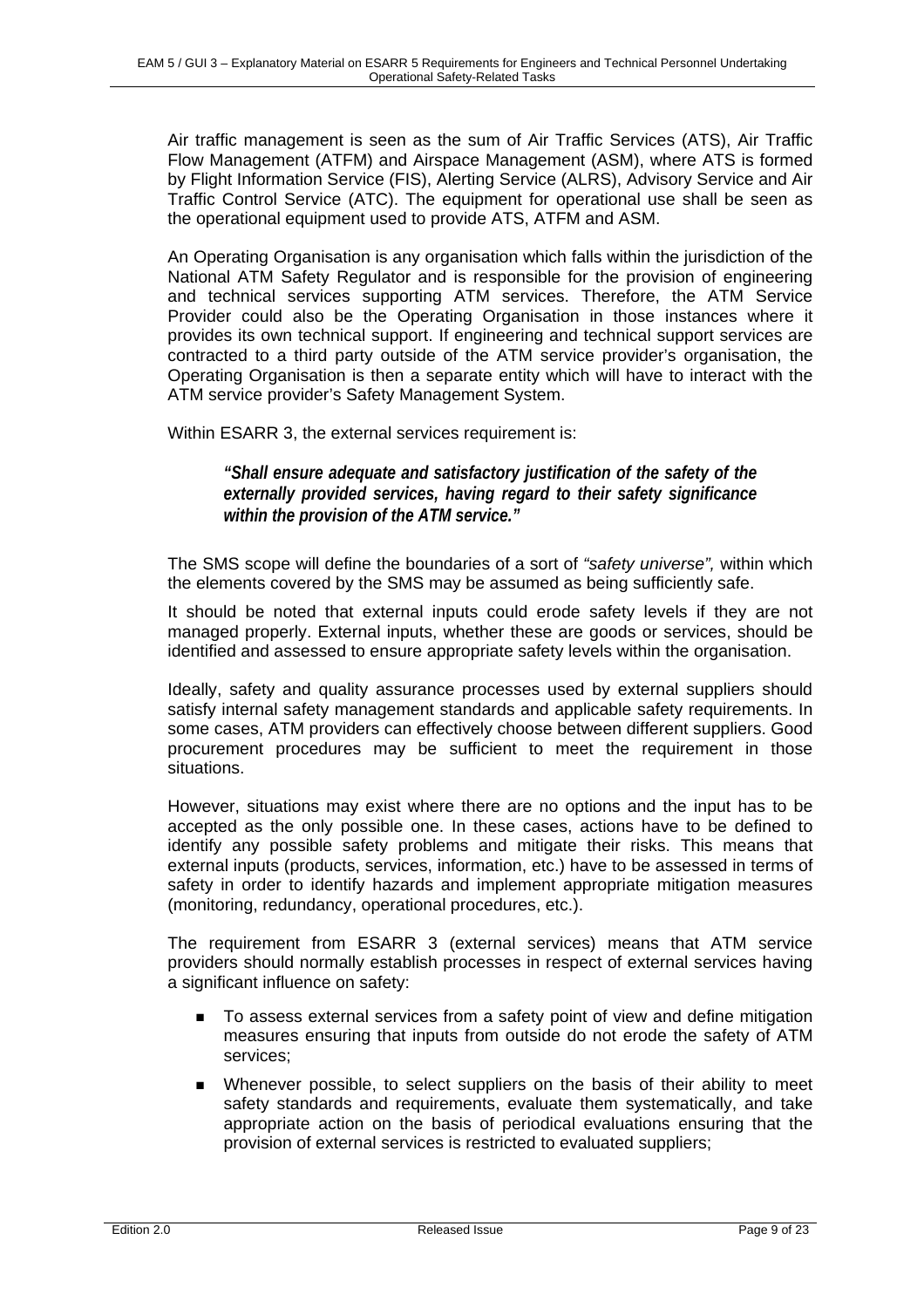- To agree on special arrangements with suppliers to ensure safety whenever possible and necessary;
- To monitor the externally supplied goods and services having a significant influence on safety, providing data for supplier performance assessment.

Regulators should consider these elements, or equivalent ones, as important aspects to be ensured by ATM service providers in accordance to appropriate regulations.

#### **2.2.1 Common / Harmonised Terminology for Engineers and Technical Personnel**

The terminology proposed within this document tries to offer a link between the training followed by such personnel and the possible qualifications obtained after the completion of such training. This terminology is derived from the training documentation (basic and qualification training) and from the progression of training documentation. It is a similar process with air traffic controllers where based on the training followed they obtain certain ratings and endorsements that allow them to perform the tasks that are safety related to their job.

#### *2.2.1.1 Progression of Training for ATSEPs*

The progression of ATSEP training can be summarised by the following diagram:



The following detailed description in this document supersedes the description found in the document 'EATM Training Progression and Concepts' (EATM, 2004 – T38).

#### *Initial Training*

Training preceding type rating. It includes basic and at least one of the four modules of qualification training:

 **Basic training.** Fundamental knowledge and skills appropriate to the discipline to be pursued in the Communication Navigation and Surveillance / Air Traffic Management (CNS/ATM) environment.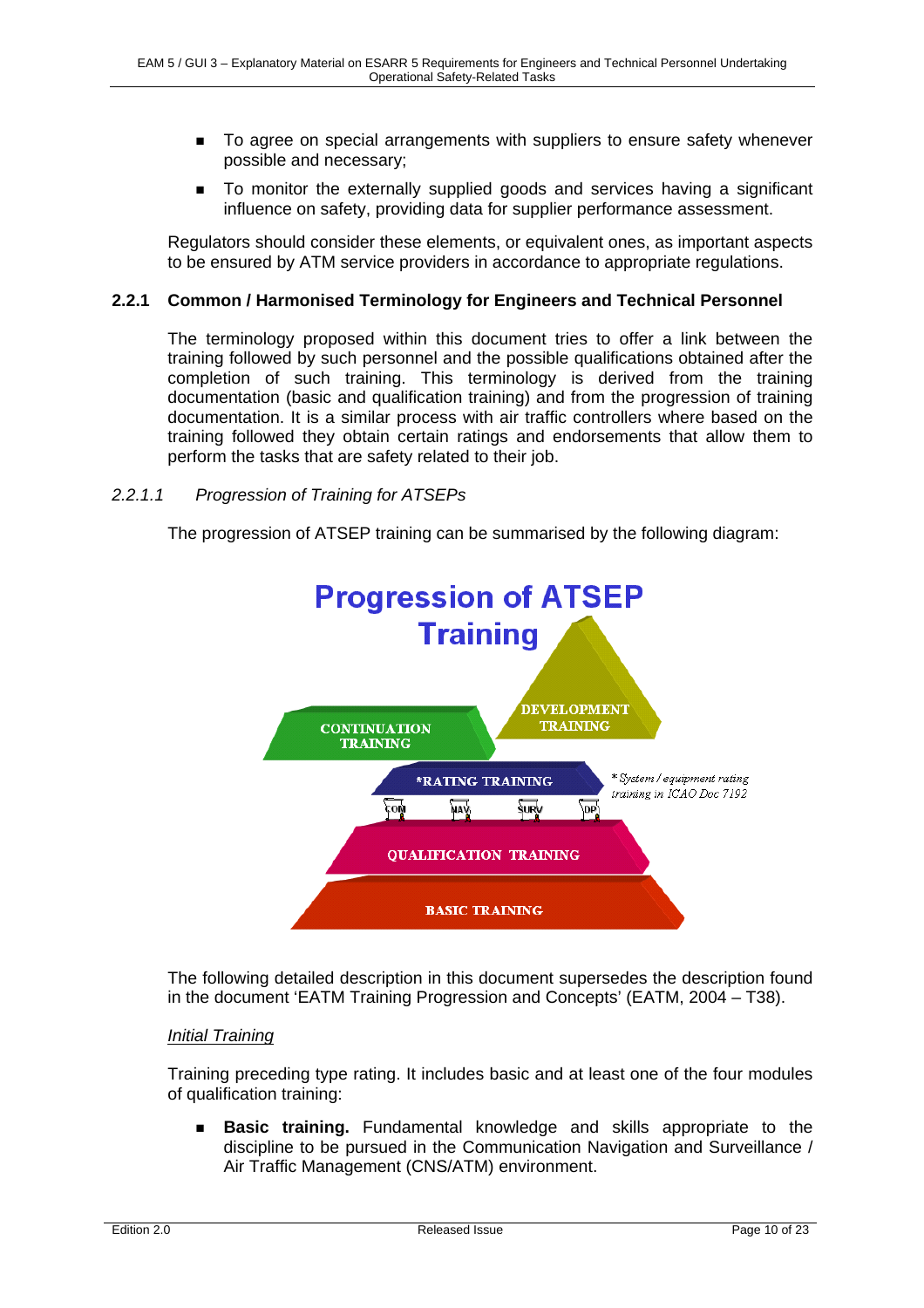**Qualification training.** Job category related knowledge and skills appropriate to the discipline to be pursued in the CNS/ATM environment. Four disciplines have been identified through the four corresponding qualifications: Communication, Navigation, Surveillance and Data Processing.

When changing discipline (for instance from NAV to COM) the relevant part of the qualification training needs to be provided to the trainees in a conversion training. For efficiency, the qualification modules may be re-used.

#### *Rating Training*

- **System / equipment rating training (formerly** *Type Rating)***.**  Equipment/system-related knowledge and skills leading to recognised competency. It includes **mentored training** and **On Site Training (OST)**.It is the final stage for the acquisition of competence following basic and qualification training.
- **On Site Training (OST).** "The integration in **practice** of previously acquired job related routines and skills under the supervision of a qualified ATSEP in a working environment".

The ATSEP Rating Training is mainly on-site based, but for safety reasons it is not always possible for the ATSEP to be trained on systems in current operational use.

However:

- ATSEPs, whilst mainly trained on simulators, spare and standby equipment, may receive planned training on operational equipment under the supervision of a suitably qualified ATSEP.
- Training on operational equipment in operational conditions is possible and effective in the case of System Monitoring Control (SMC).

The rating training frequently concludes with a supervised exercise of the job. The trainee performs the required task under the supervision of a qualified ATSEP. The focus is not so much on learning but in the transfer of skills and knowledge in an operational environment.

 **Mentored Training:** During the whole rating training process, and in particular during the OST phases, the ATSEP is under the responsibility of qualified ATSEP (a "mentor" is an experienced training adviser) who can either be an instructor or an experienced colleague in charge of the local training (courses, hands-on, etc.) in an appropriate technical environment and who is in charge of the progressive assessment.

The Rating Training will include the appropriate emergency, unusual situations and systems degraded training modules. For efficiency purposes, these may be the same as the modules used in the continuation training.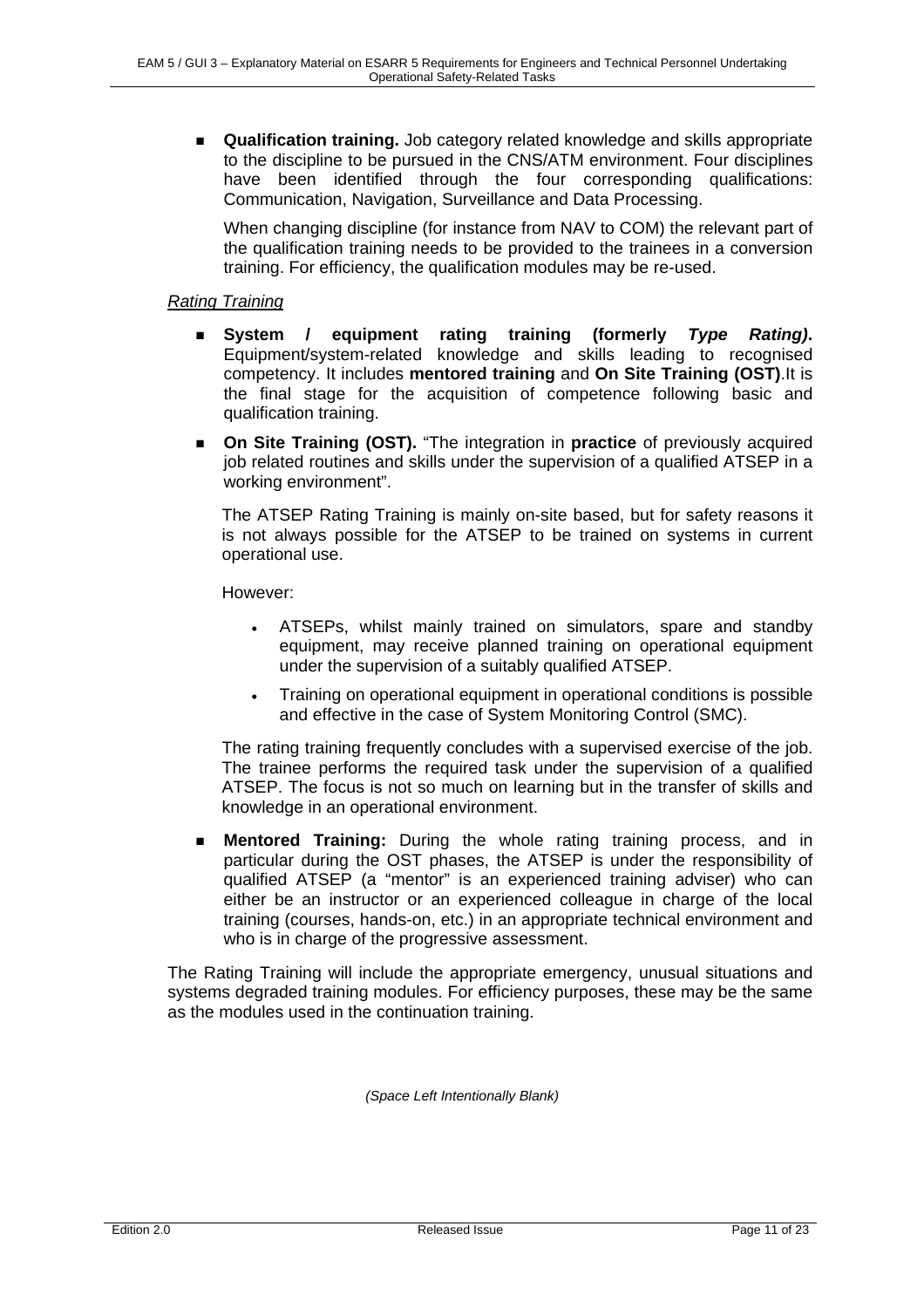#### *Continuation Training*

Training given to personnel designed to augment existing knowledge and skills and/or to prepare for new technologies. It includes refresher, emergency and conversion training (refresher and emergency training are sometimes named 'recurrent training').

- **Refresher training.** Refresher training is designed to review, reinforce or upgrade existing knowledge and skills (including team skills training such as TRM).
- **Degraded systems training.** Training including training in unusual situations, in degraded systems and, if suitable, in emergencies. Most of this training will be site-specific or may make use of incidents or accidents analysis:

#### *Emergency*

A serious, unexpected and often dangerous situation requiring immediate action.

#### *Unusual Situation*

A set of circumstances which are neither habitually nor commonly experienced. The essential difference from an emergency situation is that a volatile situation exists and if an appropriate action is not taken, a major failure or emergency situation will result.

#### *Degraded Systems*

Unusual situations that are the result of a system failure or malfunction leading to a loss of system redundancy or service elements.

 **Conversion Training.** Training designed to provide knowledge and skills appropriate to a change in either job category (new discipline or new system/equipment rating), environment (new maintenance or other procedures) or system (system upgrade or change of system, new project).

#### *Developmental Training*

Training designed to provide additional knowledge and skills demanded by a change in job profile, e.g. system monitoring and control controller, safety manager, instructor, training manager, or any other career development.



*Fig.1* 

The diagram in Fig 1 presents the training an ATSEP can receive during his entire career.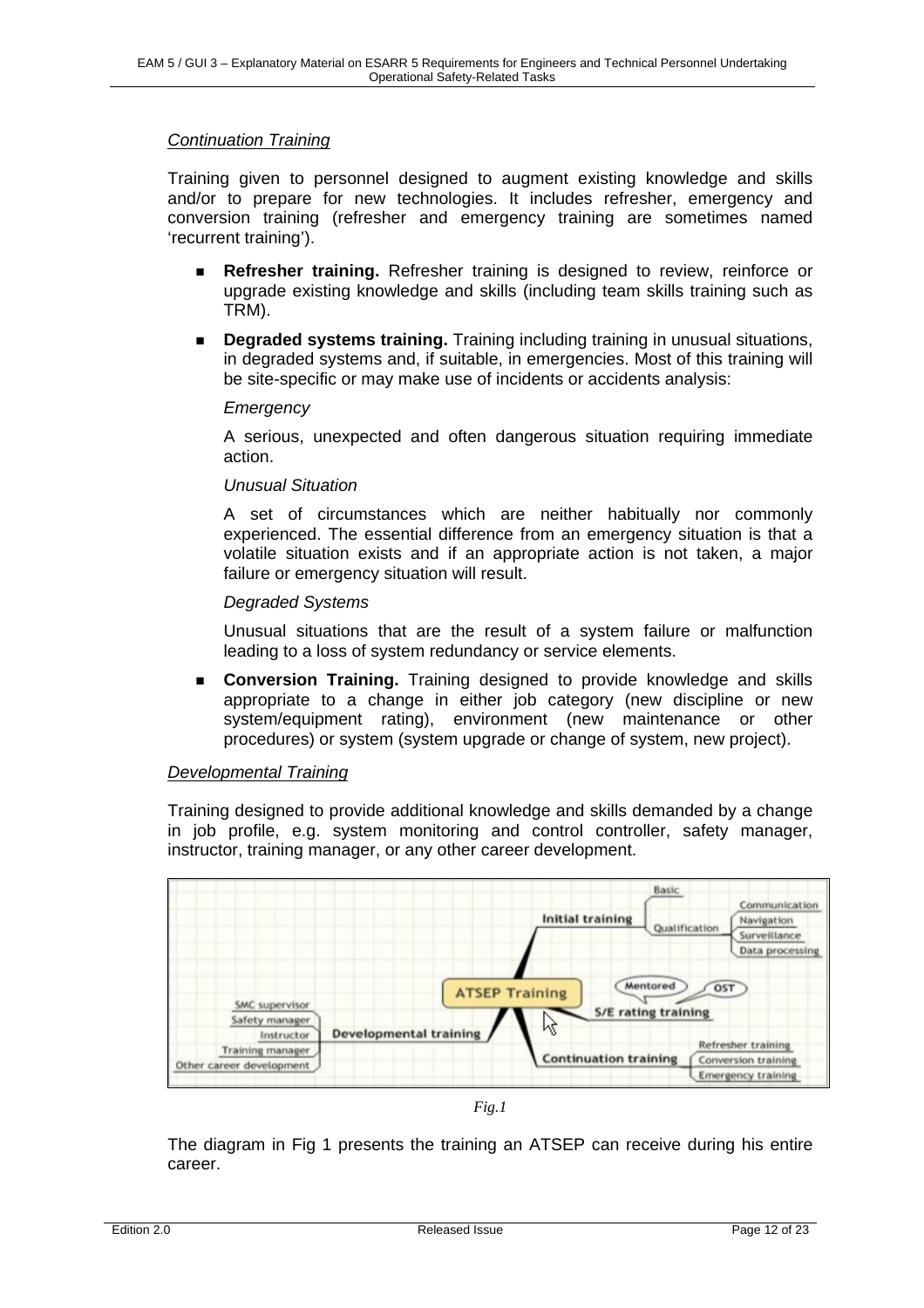#### *2.2.1.2 Common / Harmonised Terminology for ATSEPs*

The table below identifies a terminology to be used within the competence processes for engineers and technical personnel. This terminology provides for the guidelines to be used around the ECAC States that will establish or that have established a competence scheme for ATSEPs. The following terminology is proposed:

- **Qualification** indicates the discipline in which an ATSEP has been trained to provide the service - Communication, Navigation, Surveillance, Data Processing.
- **Equipment/System rating** indicates explicitly the equipment/system on which an ATSEP will perform his safety related tasks. Maintenance is preventive, adaptative or corrective. It deals with both hardware and software issues
- **Level rated tasks** represent the categorisation by complexity, knowledge, skills and operational impact. Three categories will usually suffice but could be further sub-divided for highly complex or diverse systems.
	- **Level A tasks.** Level A maintenance tasks are primarily associated with immediate service restoration or reconfiguration ("frontpanel level"). It is appropriate for staffs that have been trained to understand the elements of equipment or system, their interrelationships and functional purpose, but does not require an in-depth knowledge of these elements.
	- Level B tasks. Level B maintenance tasks involves in-depth fault analysis at the system/equipment level ("functional level"). It is usually carried out by staff that have been trained for the more complicated maintenance tasks on the equipment/system.
	- Level C tasks. Level C maintenance tasks involves the detailed diagnosis of a software problem, of a faulty LRU (Line Replacement Unit), PCB (Printed Circuit Board) or module ("component level"). It usually requires the use of automated test equipment at a suitable location and is usually carried out by staff that has been trained in detailed fault diagnosis and repair techniques.

| <b>Qualification</b> | <b>Equipment/System</b><br><b>Rating</b> | <b>Level-rated tasks</b> |
|----------------------|------------------------------------------|--------------------------|
|                      | <b>COM Explicit</b><br>equipment/system. | Non-rated                |
| <b>COMMUNICATION</b> | Identification of the                    | Level A                  |
| (COM)                | equipment/system is<br>according to the  | Level B                  |
|                      | manufacturer and/or<br>other elements    | Level C                  |
|                      | <b>NAV Explicit</b><br>equipment/system. | Non-rated                |
| <b>NAVIGATION</b>    | Identification of the                    | Level A                  |
| (NAV)                | equipment/system is<br>according to the  | Level B                  |
|                      | manufacturer and/or<br>other elements    | Level C                  |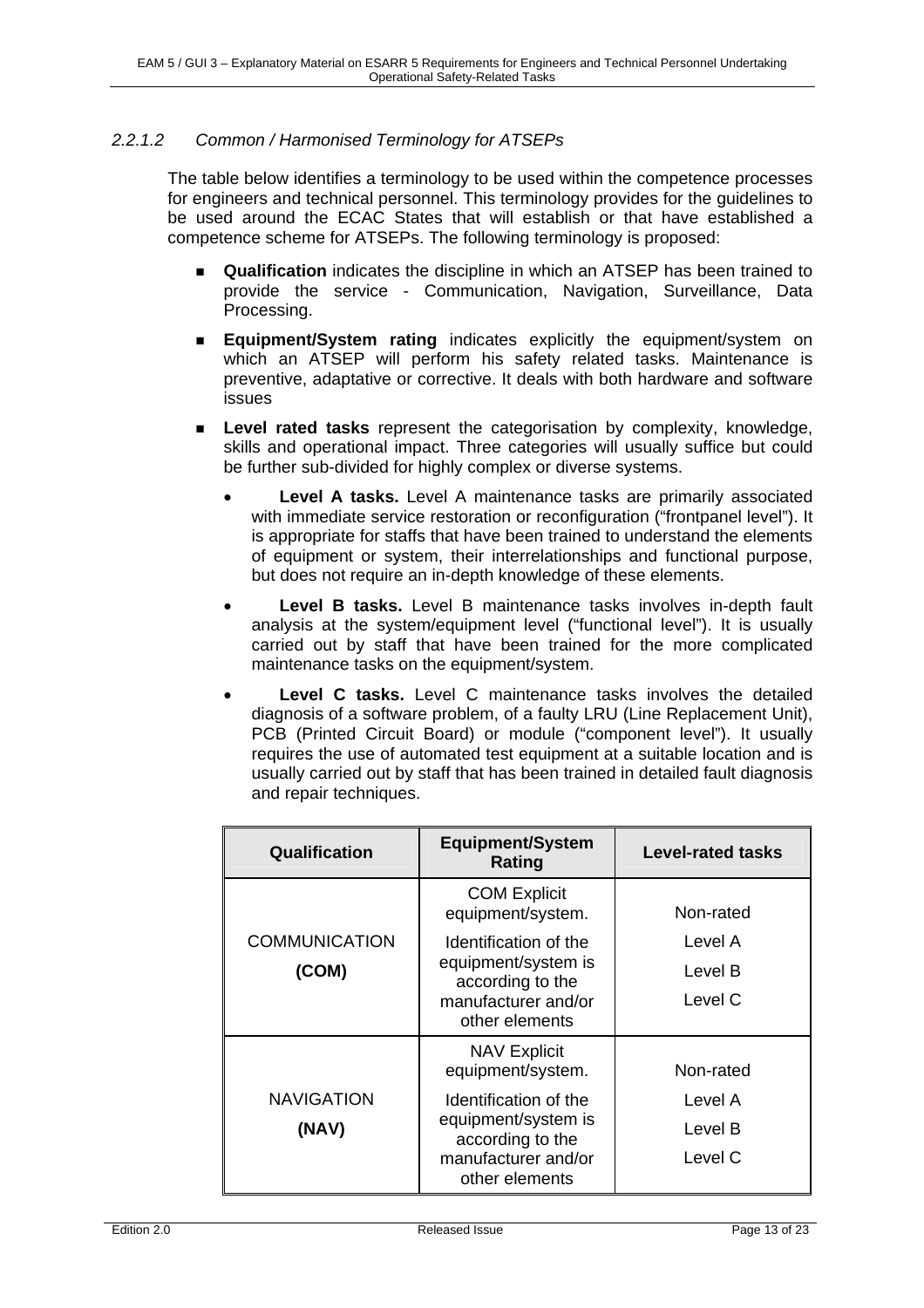| Qualification          | <b>Equipment/System</b><br>Rating         | <b>Level-rated tasks</b>                                    |
|------------------------|-------------------------------------------|-------------------------------------------------------------|
|                        | <b>SURV Explicit</b><br>equipment/system. | Non-rated                                                   |
| <b>SURVEILLANCE</b>    | Identification of the                     | Level A                                                     |
| (SUR)                  | equipment/system is<br>according to the   | Level B                                                     |
|                        | manufacturer and/or<br>other elements     | Level C                                                     |
|                        | <b>DP Explicit</b><br>equipment/system.   | Non-rated                                                   |
| <b>DATA PROCESSING</b> | Identification of the                     | Level A                                                     |
| (DP)                   | equipment/system is<br>according to the   | Level B                                                     |
|                        | manufacturer and/or<br>other elements     | Level C                                                     |
|                        | (*) SMC Explicit<br>equipment/system.     | Level A in CNS&DP<br>Knowledge of the<br>operational system |

(\*) The document 'Guidelines for a Common Qualification Level of Technical Training for Air Safety Electronics Personnel' – T32 defines the SMC (System Monitoring Control) training as a developmental training. This is consistent with paragraph 2.3 of the same document which states that "SMC tasks are not usually performed immediately after qualification training but later, when competence has been increased by the acquisition of experience…".

Consequently the SMC competence is obtained after a proper technical and human factors training with special focus on operational impact by an ATSEP who has any of the 4 qualifications (Communication, Navigation, Surveillance or Data Processing) and has acquired professional experience.

#### *2.2.1.3 Practical Benefits*

#### **ATM SAFETY REGULATORS (DESIGNATED AUTHORITY)**

The following benefits have been identified when using this terminology:

- **Enable the use of this terminology within the appropriate safety regulations** (req. 5.3.1 a)),
- Ease the methods by which safety regulatory oversight is undertaken (req 5.3.1.b)),
- Provides common understanding of the competence system put in place at the level of operating organisation,
- Ease the record keeping from a regulatory viewpoint when carrying out the safety regulatory oversight for the implementation of the appropriate regulations,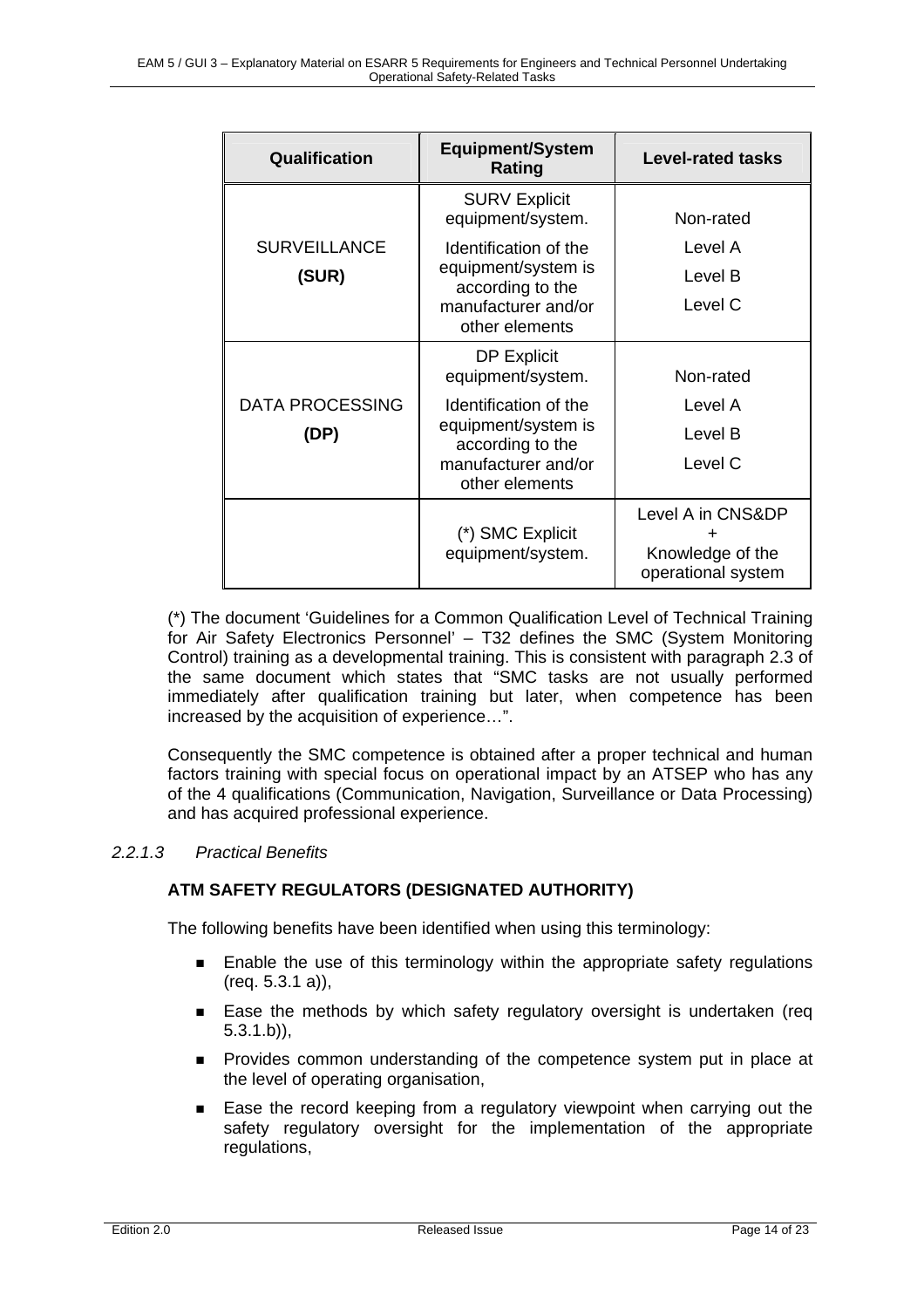- Ease the identification of all ATSEP by using a structured system of rating, rating endorsements and endorsements,
- Ease the verification of the necessary evidence in the case of qualification schemes, the competence, specialisation and recency of the Operating Organisation's personnel, training plans and the outcome of such plans,
- Ease the verification process of the necessary evidence that Operating Organisation has available sufficient personnel competent assigned to operational safety related tasks.

#### **OPERATING ORGANISATION**

- Enable a good safety regulatory oversight,
- **Provides common understanding of the competence system,**
- **Provides a structured scheme that gives the progression of ATSEP personnel** from beginning until full qualification,
- Ease the record keeping and provides a logic between training and rating and rating endorsements,
- Ease the development of the following evidence:
	- Qualification schemes,
	- Competence scheme,
	- Specialisation and recency of the Operating Organisation's personnel,
	- Training plans and the outcome of such plans,
	- Availability of sufficient qualified personnel assigned to operational tasks.

#### **2.2.2 Requirements to be Applied by the Operating Organisation**

#### *2.2.2.1 Requirement 5.3.2 a)*

#### *Content*

This requirement states that:

*"The Operating Organisation shall ensure that technical and engineering personnel are properly trained and qualified to perform the assigned tasks".* 

#### *Rationale and Implications*

It is the responsibility of the Operating Organisation to ensure, through the application of regulatory principles and processes, that its personnel are trained and qualified to perform the assigned tasks.

Competence within ESARR 5 means the possession of the required level of knowledge, skills, experience and, where required, proficiency in English, to permit the safe and efficient provision of ATM services.

To achieve the necessary levels of competence the Operating Organisation shall put in place a training system which ensures that its personnel obtain the necessary knowledge, skills and experience to perform the tasks assigned within the unit. In other words, the personnel are adequately trained and have been suitably qualified to carry out the assigned tasks within the unit.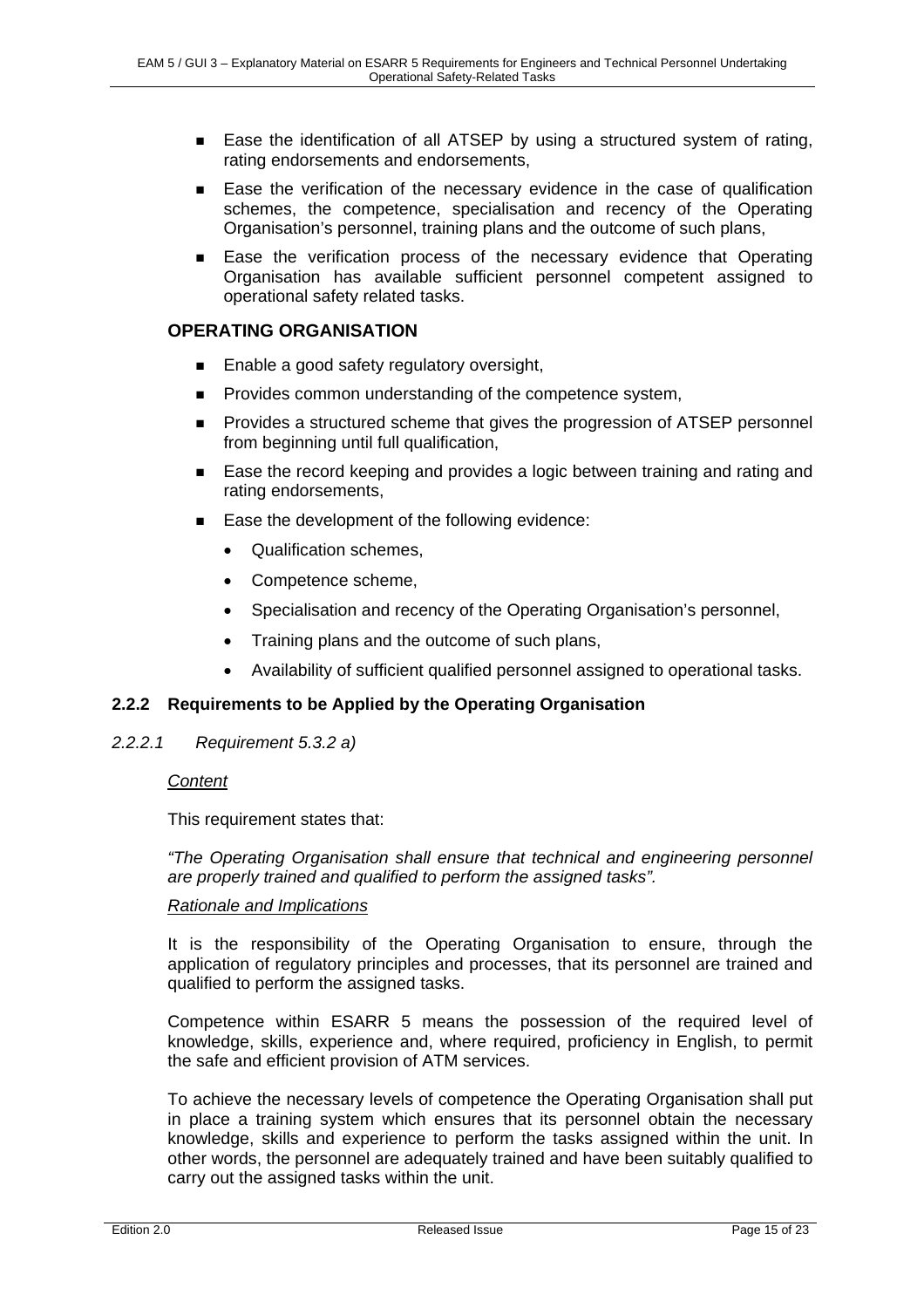#### *2.2.2.2 Requirement 5.3.2 b)*

#### *Content*

#### This requirement states that:

*"The Operating Organisation shall ensure that technical and engineering personnel:* 

- *i) Have and maintain sufficient knowledge to ensure a sound understanding of the ATM service(s) they are supporting, and the actual and potential effects of their work on the safety of those service(s); and*
- *ii) Have and maintain sufficient knowledge of the appropriate working limits to be applied when performing safety related tasks;"*

#### *Rationale and Implications*

Requirement 5.3.2 a) of ESARR 5 requires engineers and technical personnel to be trained and qualified to perform the assigned tasks. This can be translated into being competent to provide the tasks assigned in supporting the ATM services. In order to be trained and qualified, engineers and technical personnel shall understand, and have knowledge of, the ATM services they are supporting, the working limits when dealing with safety-related tasks and the effects of their work on the equipment regarding the safety of the ATM services provided by ATCOs.

Operating organisations shall ensure that all engineers and technical personnel have sufficient knowledge to ensure a sound understanding of the ATM service(s) they are supporting, the working limits to be applied when performing safety-related tasks and the impact which their work could have on the safety of the ATM services they are supporting. Additionally, engineers and technical personnel shall be able to maintain this level of knowledge on the issues listed above.

#### *2.2.2.3 Requirement 5.3.2 c)*

#### *Content*

#### This requirement states that:

*"The Operating Organisation shall ensure that, in relation to engineering and technical personnel, evidence exists, is documented by the Operating Organisation, and is available to the Designated Authority on request, of the adequacy of personnel arrangements, and of personnel qualifications to perform their safety related tasks, with particular regard to the:* 

- *i) Availability of sufficient personnel competence assigned to operational safety related tasks, and conformance with regulatory provisions invoked by section 5.3.1. para. b above;*
- *ii) Operating Organisation's personnel qualification schemes and policy;*
- *iii) Competence, specialisation and recency of the Operating Organisation's personnel;*
- *iv) Operating Organisation's personnel training policy and plans;*
- *v) Operating Organisation's personnel training records;*
- vi) Operating Organisation's arrangements for the supervision of non-qualified personnel."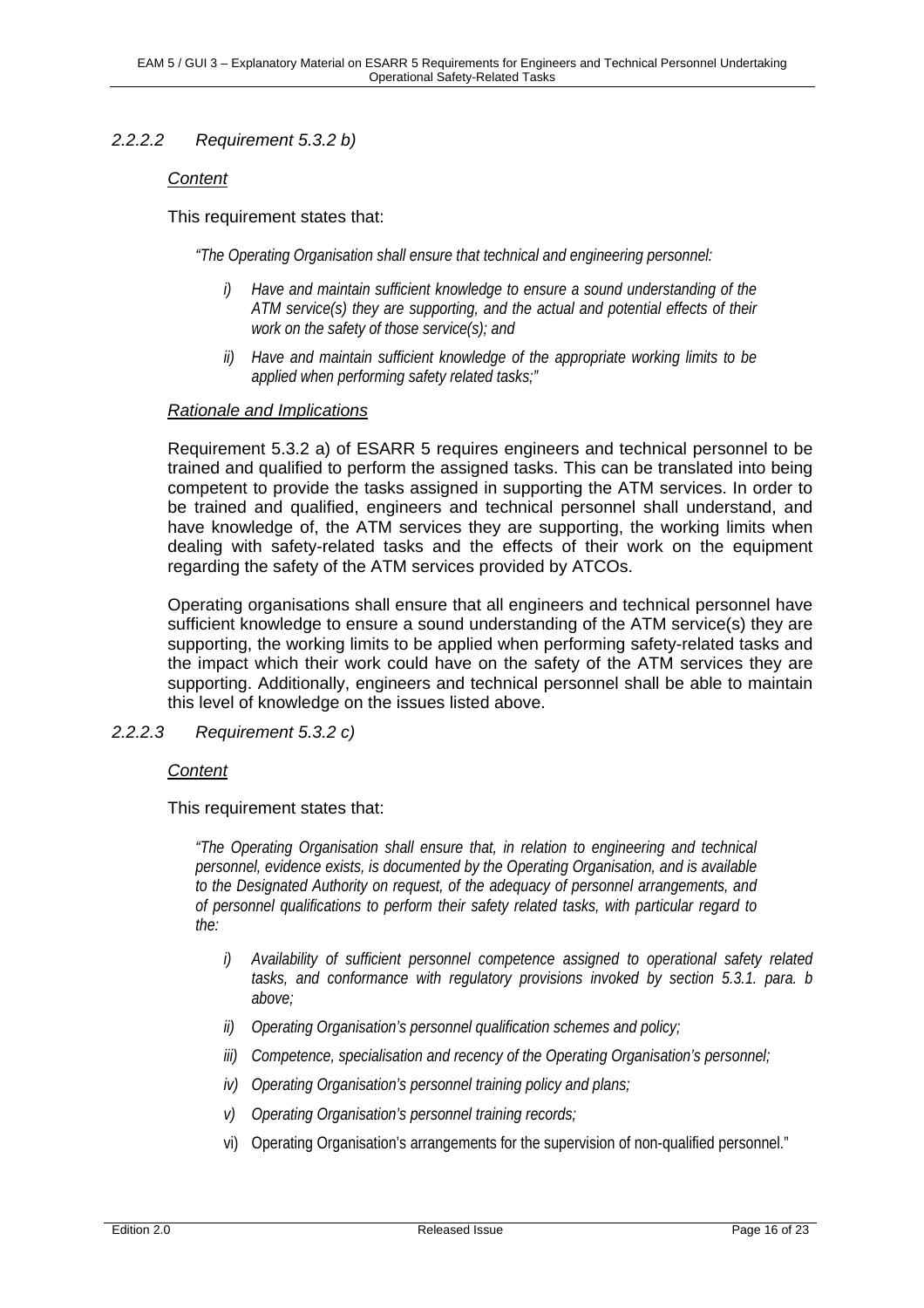#### *Rationale and Implications*

Requirement 5.3.2 a) of ESARR 5 requires engineers and technical personnel to be trained and qualified to perform their assigned tasks. This can be translated into being competent to provide the tasks assigned to support ATM services. In ESARR 5, 'competence' is taken to mean the possession of the required level of knowledge, skills, experience and, where required, proficiency in English, to permit the safe and efficient provision of ATM services.

Experience has shown that recently qualified engineers tend to become more skilful with experience until they reach a level that they maintain. However, there are a number of reasons why a technical person's (engineer or technician) skill level may fall below that which is required to perform the assigned task. These could include factors such as increasing age, social/domestic problems, insufficient practice on the assigned equipment and changes within the unit assignments (e.g. lack of personnel, bad management of human resources, etc.).

Having said this, the Operating Organisation shall have sufficient competent personnel to perform the assigned safety-related tasks. This means that no compromise shall be made when managing the competent resources that undertake safety-related tasks. This should be documented within the qualification schemes that an ATM Service provider/Operating organisation will adopt. Additionally, the policy the ATM Service provider/Operating Organisation will put in place for the qualification of its technical personnel shall stress that staffing levels shall be ensured in such way that safety is not impaired.

In order for personnel to be competent (as per ESARR 5), the Operating Organisation shall establish a training policy and plan. This will provide the Designated Authority with the necessary information about how training is carried out for all categories of engineers and technical personnel in order to reach a certain level of competency. The structure of the training policy and plan shall be sufficiently flexible to allow the incorporation of new developments within the ATM field. In the case of ATCOs, the requirements for Unit Training Plans have to be approved by the Designated Authority. Following the same logic, the qualification schemes and ongoing training for technical personnel to maintain competence, shall receive the approval of the Designated Authority. However, this is not required within section 5.3 of ESARR 5, but is considered as 'best practice' which can provide the necessary transparency between the regulator and regulated organisations. Additionally, it will provide sufficient visibility of the safety management system principles applied by the ATM Service Provider/Operating organisation.

The training policy and plans that an ATM Service Provider/Operating Organisation will establish should be supported by the qualification scheme and associated policy which allows for its implementation. The ATM Service Provider/Operating Organisation's qualification scheme shall contain the competency requirements, specialisation and recency criteria the personnel will have to follow. This will describe the career evolution and the mechanisms to ensure that tasks are being performed in a safe way.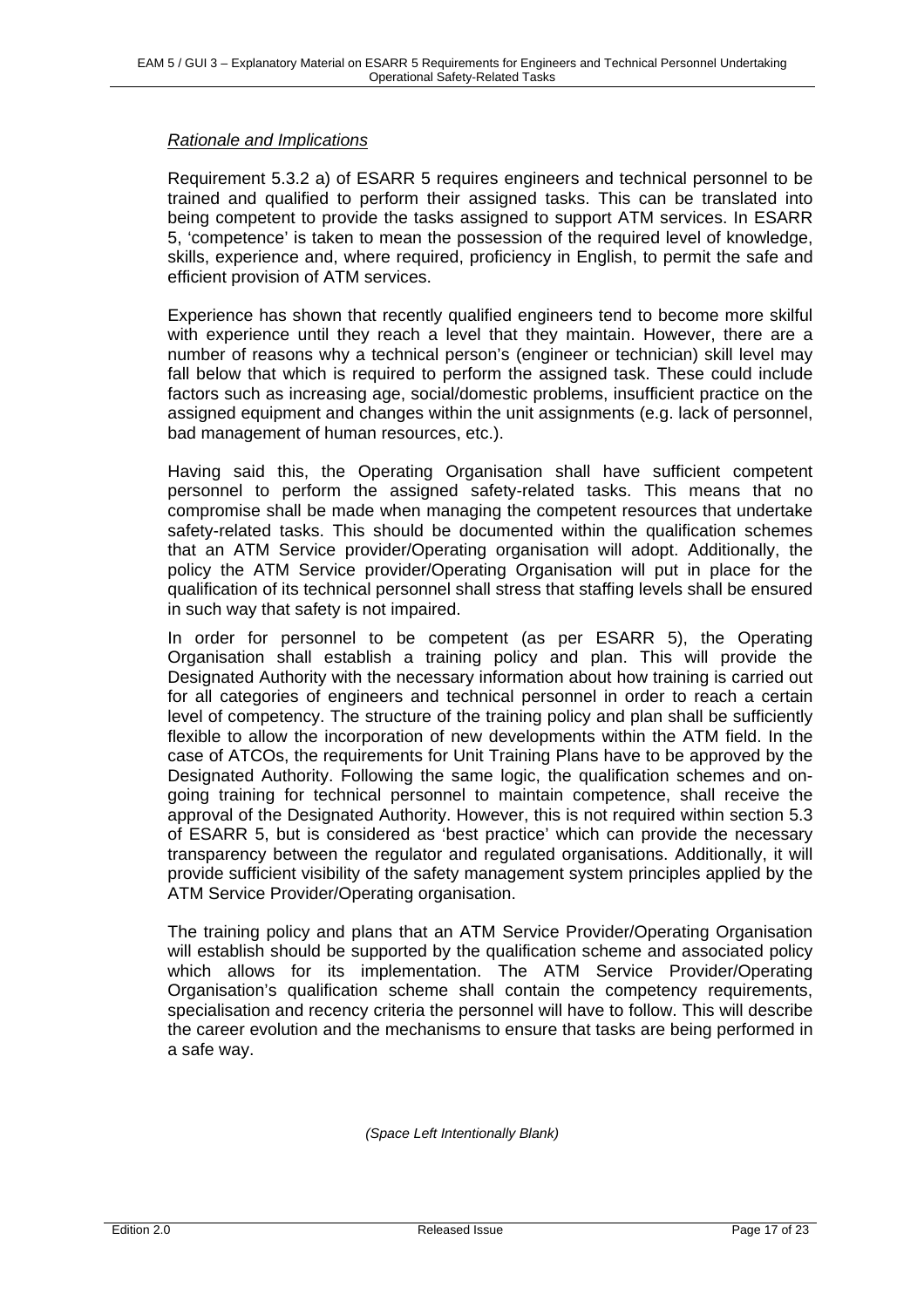Non-qualified personnel (i.e. those with initial training but no on-the-job training) shall be supervised by qualified personnel until they obtain the necessary qualification to allow them to independently undertake the allocated safety-related tasks. Within the on-the-job training, a qualified person(s) shall be designated to supervise and assess the progress made over the period for such training. The name, position and on which equipment they underwent supervision shall be included within the training plans for each individual person undertaking on-the-job training.

In line with the same requirements for ATCOs, the training process for technical personnel shall be documented. This can be done by either using a database to store training records, providing qualifications at the end of each training session, or simply for maintaining current qualifications.

Additionally, this system will ease the work of the Designated Authority in verifying that the ATM Service Provider/Operating Organisation is compliant with national regulations and also with their internal procedures.

#### *2.2.2.4 Requirement 5.3.2 d)*

#### *Content*

*"The Operating Organisation shall ensure that individual technical and engineering personnel must not undertake the assigned operational safety related tasks if the Operating Organisation knows or suspects that the physical or mental condition of the individual renders them unfit to undertake such tasks; "* 

#### *Rationale and Implications*

This requirement refers to the responsibility of the Operating Organisation for not permitting and/or withdrawing individual technical and engineering personnel from the assigned tasks when it is known or suspected that the physical or mental condition of the individual renders him unfit to perform those tasks.

In the area of safety requirements for air traffic controllers, ESARR 5 introduced the requirement that individuals shall hold a valid medical certificate of the appropriate class, together with additional responsibilities. In the area of engineering and technical personnel there are no detailed provisions for individuals to hold a valid medical certificate of an appropriate class. However, Section 5.1 'General Requirements' (also applicable to engineers and technical personnel), requirement 5.1.2 states that:

*"5.1.2 An air traffic services provider at an ATS unit shall ensure, as part of its overall safety responsibilities, that all ATM services' personnel responsible for tasks in the provision of air traffic services or supporting the provision of air traffic services, which are considered to be related to the safety of air traffic, are competent to carry out those tasks and satisfy applicable medical fitness requirements."* 

In line with this principle, the Operating Organisation shall ensure that engineers and technical personnel are competent and satisfy the applicable medical fitness requirements. As mentioned above, the standard for medical fitness for ATCOs was related to the appropriate class of the medical certificate. In the case of engineers and technical personnel, the provisions are less prescriptive. Therefore, the medical requirements for engineers and technical personnel could be less stringent than for ATCOs, but would still have to ensure that personnel are able to carry out the assigned tasks in a manner which does not impair the safe provision of ATM services.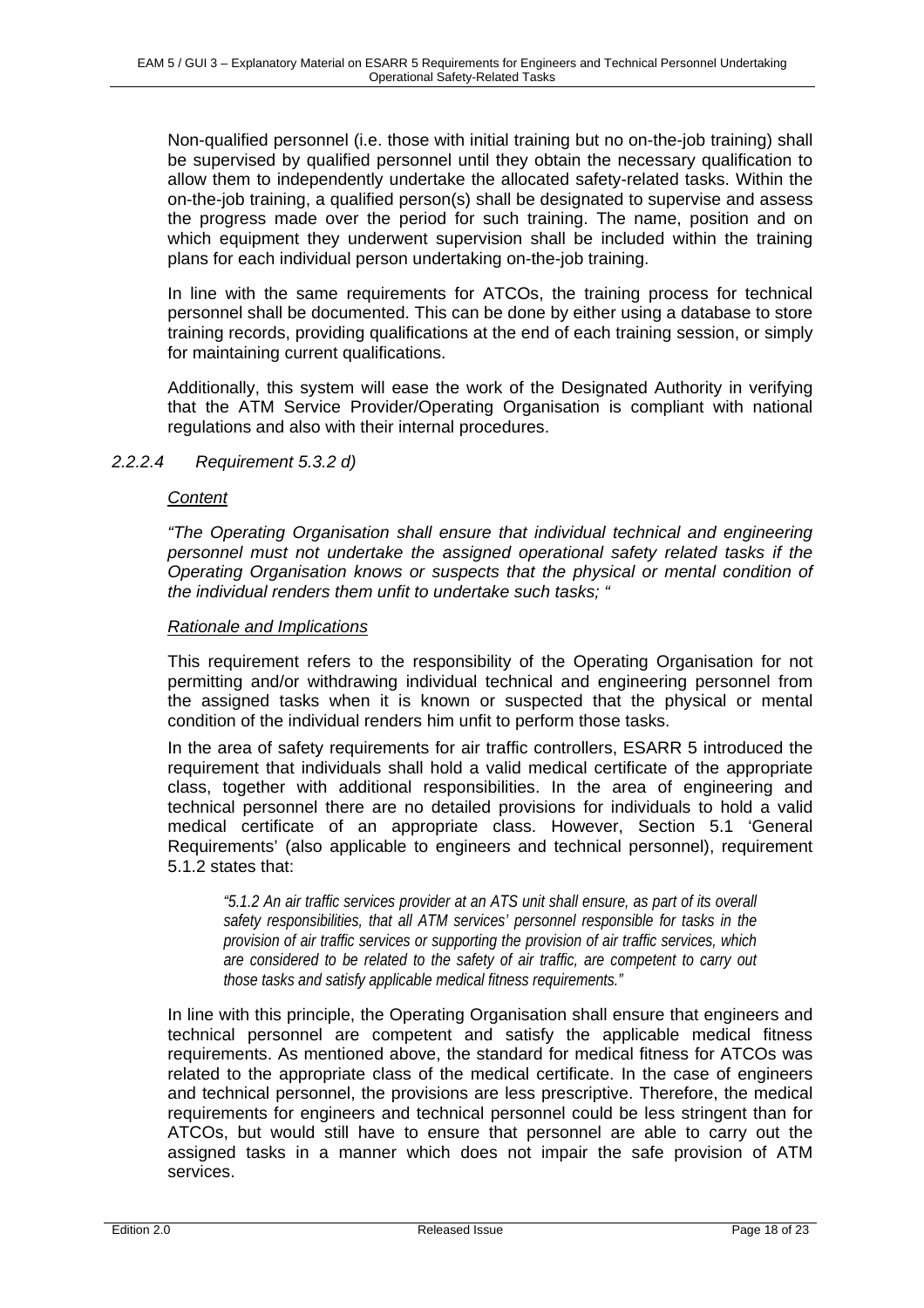Medical testing regimes for engineers and technical personnel similar to the one described for ATCOs could be established by the Operating Organisation/ATM service provider and approved/agreed by the Designated Authority. This will have to be documented by the Operating Organisation and allow provisions for the different medical situations which may appear over time with such a category of personnel.

Medical conditions other than illness, such as recovery from surgery, accident or pregnancy, will normally result in the withdrawal of the individual's medical fitness and from duty (depending upon the medical requirements to be fulfilled by engineers and technical personnel in order to be declared medically fit for the job).

To achieve this requirement, the Operating Organisation shall put in place a documented procedure that will include the withdrawal from duty of individuals when a physical or mental condition renders them unfit. Withdrawal from duty, particularly if an individual feels unwell, is not a punitive measure, but a safety measure that allows for the ATM system to function properly.

#### *2.2.2.5 Requirement 5.3.2 e)*

#### *Content*

*"The Operating Organisation shall ensure that, from a safety viewpoint, appropriate methods are in place to ensure that individuals assigned with operational safety related tasks meet the applicable provisions of this Requirement Document;"*

#### *Rationale and Implications*

Within its internal working arrangements the Operating Organisation shall establish processes to verify that engineers and technical personnel assigned to operational safety-related tasks meet the requirements laid down in ESARR 5.

The methods and processes that have to be established by the Operating Organisation could be based on internal auditing techniques. The outcome of the internal audit carried out by the Operating Organisation can be used by the Designated Authority when verifying the implementation of ESARR 5 requirements by the Operating Organisation.

Other methods to verify that engineers and technical personnel meet the requirements laid down in ESARR 5 could be based on regular reports from shift supervisors (or designated personnel, e.g. Safety Manager) on the status of how engineers and technical personnel comply with the provisions laid down in the Operating Organisation's rules.

The suitable methods to be put in place by the Operating Organisation shall also be agreed with the Designated Authority in order to facilitate the processes that the Designated Authority will have to audit.

#### *2.2.2.6 Requirement 5.3.2 f)*

#### *Content*

*"The Operating Organisation shall report to the Designated Authority all safety events involving engineering and technical personnel and air traffic management equipment approved for operational use; the level of reporting detail to be agreed between the Operating Organisation and Designated Authority;"*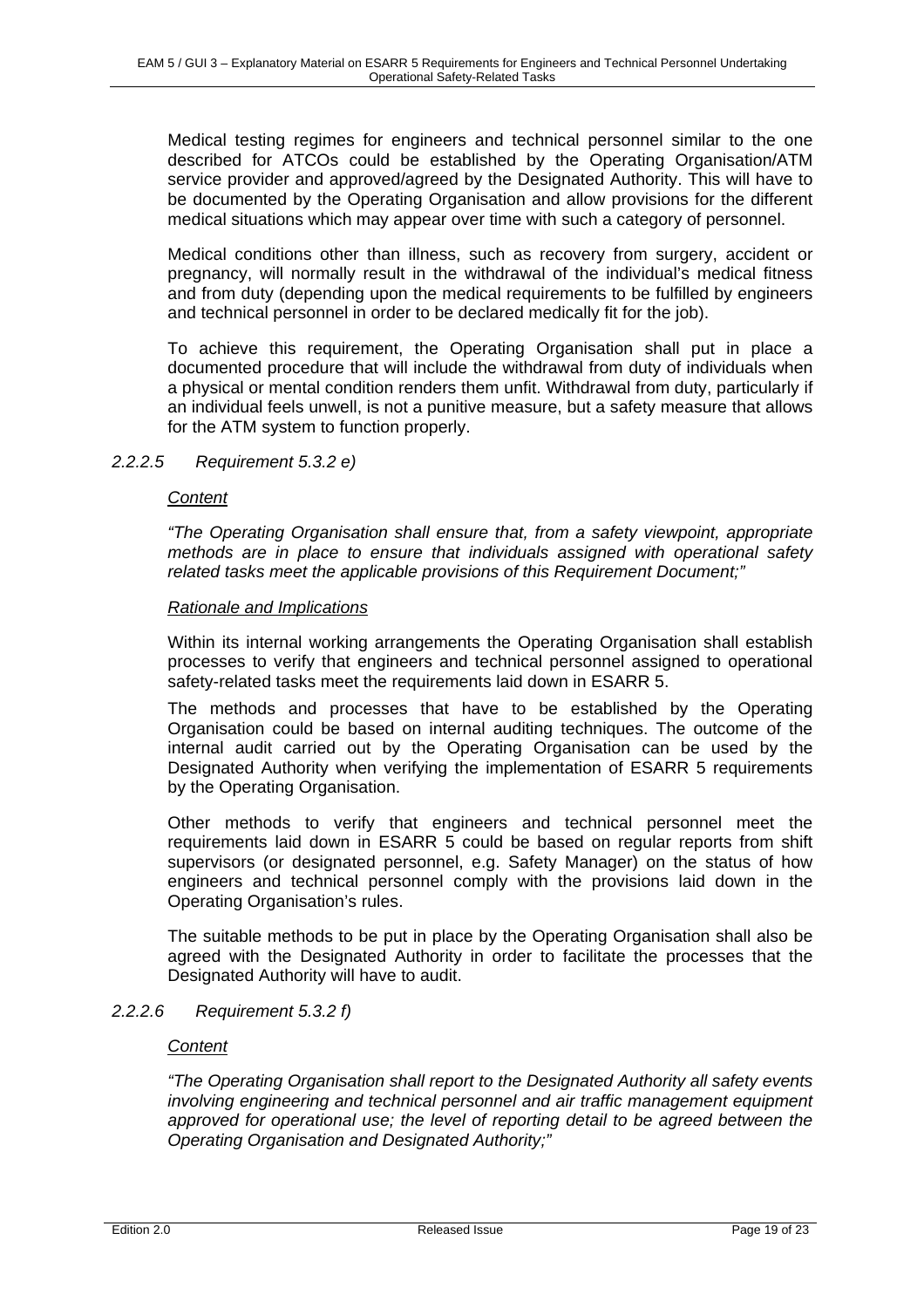#### *Rationale and Implications*

ESARR 2 states that the implementation of consistently high levels of aviation safety and the management of ATM safety within the ECAC area requires, as a priority, the successful implementation of harmonised occurrence reporting and assessment schemes. Such schemes will lead to a more systematic visibility of safety occurrences and their causes, and will allow the identification of appropriate corrective actions, as well as areas where flight safety could be improved by changes to the ATM system.

The safety events that appear within the technical field can impair the safety of ATM services. For this reason it is necessary, based on ESARR 2 principles, that such types of information are collected, analysed and appropriately stored in order to provide a better understanding of the causes which produced such an occurrence(s) and what remedial actions can be taken to avoid it happening again.

For ATC safety occurrences, there is considerable guidance material available to provide service providers, individuals reporting or investigating such events and authorities with sufficient information about what is to be reported, the requested level of detail and the way an investigation shall be carried out. To assist everybody within this process, automated tools have been developed to help accident/incident investigators collect, investigate, analyse and store these types of occurrences. Within the technical field there is less information and for this reason the Designated Authority, together with operating organisation, shall adapt the level of reporting detail and establish a reporting scheme based on the same principles laid down in ESARR 2.

This will help Operating Organisations establish remedial actions for all safety events involving ATM equipment approved for operational use. The data available from this reporting system can then be used as an input to the performance measurement methodology which will allow the determination of the efficiency of the safety management system.

*2.2.2.7 Requirement 5.3.2 g)* 

#### *Content*

*"The Operating Organisation shall ensure that evidence exists, and is provided to the Designated Authority as required, of the qualification and competence of engineering and technical personnel to perform their operational safety related"*

#### *Rationale and Implications*

It is known that, within the implementation of national legislation, the Designated Authority will develop the necessary rules for implementation and will verify how service providers/operating organisations will implement those provisions. In other words, the Designated Authority will conduct specific audit activities to verify compliance with national rules.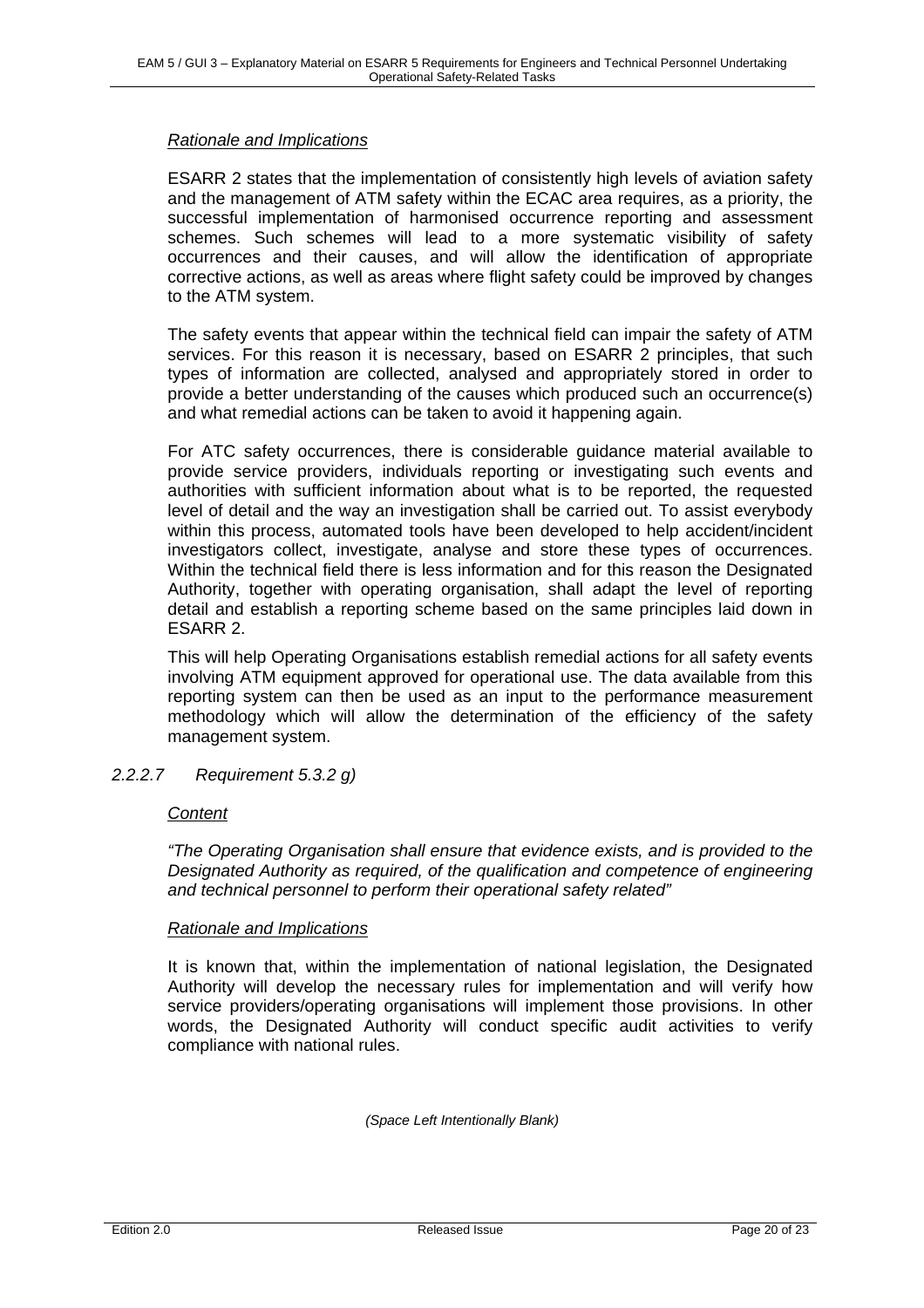For this reason, this requirement calls for a documented process from the Operating Organisation personnel in order to be able to present the necessary evidences to the Designated Authority. This will help within the oversight activities (details on safety oversight activities are presented in EAM 5 / GUI 4). As a minimum, the evidences required by the Designated Authority are the list of qualifications for engineering and technical personnel and how they have to maintain their competence (training provided and assessments/checks performed in order to determine that such personnel are competent).

#### **2.2.3 Requirements to be Applied by Individual Personnel**

#### *General*

ESARR 5 places requirements and as such responsibilities on:

- **Designated Authorities,**
- **ATM Service Providers/ Operating Organisation; and**
- **ndividuals.**

The same structure has been applied for other categories of ATM personnel having safety-related tasks, i.e. ATCOs, engineers and technical personnel undertaking operational safety related tasks.

The requirements in this section relate to individual personnel (engineers and technicians) undertaking operational safety-related tasks who have been declared as competent to perform the assigned tasks.

It should be noted that, for engineers and technical personnel undertaking operational safety-related tasks, the provisions of ESARR 5 do not mention a "licence" or a "certificate of competence" as a final product which will justify the competence of such personnel. This has been left to the discretion of States (Designated Authority and Operating Organisations) to decide what documents will describe the competence process for engineers and technical personnel. The final product of the competence process for engineers and technical personnel undertaking safety-related tasks shall not be related to a document, but to a list of phases that indicate such personnel have been found competent. For consistency and continuity of the licensing process, States could decide to introduce a licence or certificate of competence detailing the same level of information as for ATCOs.

#### *2.2.3.1 Requirement 5.3.3.1*

#### *Content*

This requirement states that:

*"Individuals undertaking operational safety related tasks shall:* 

- *a) comply with requirements and schemes of the Operating Organisation to ensure current and ongoing competence;*
- *b) comply with additional conditions that may be applied by the Designated Authority in accordance with section 5.3.1. para b above;*
- *c) not undertake safety related tasks if they know or suspect that their physical or mental condition renders them unfit to undertake such tasks;*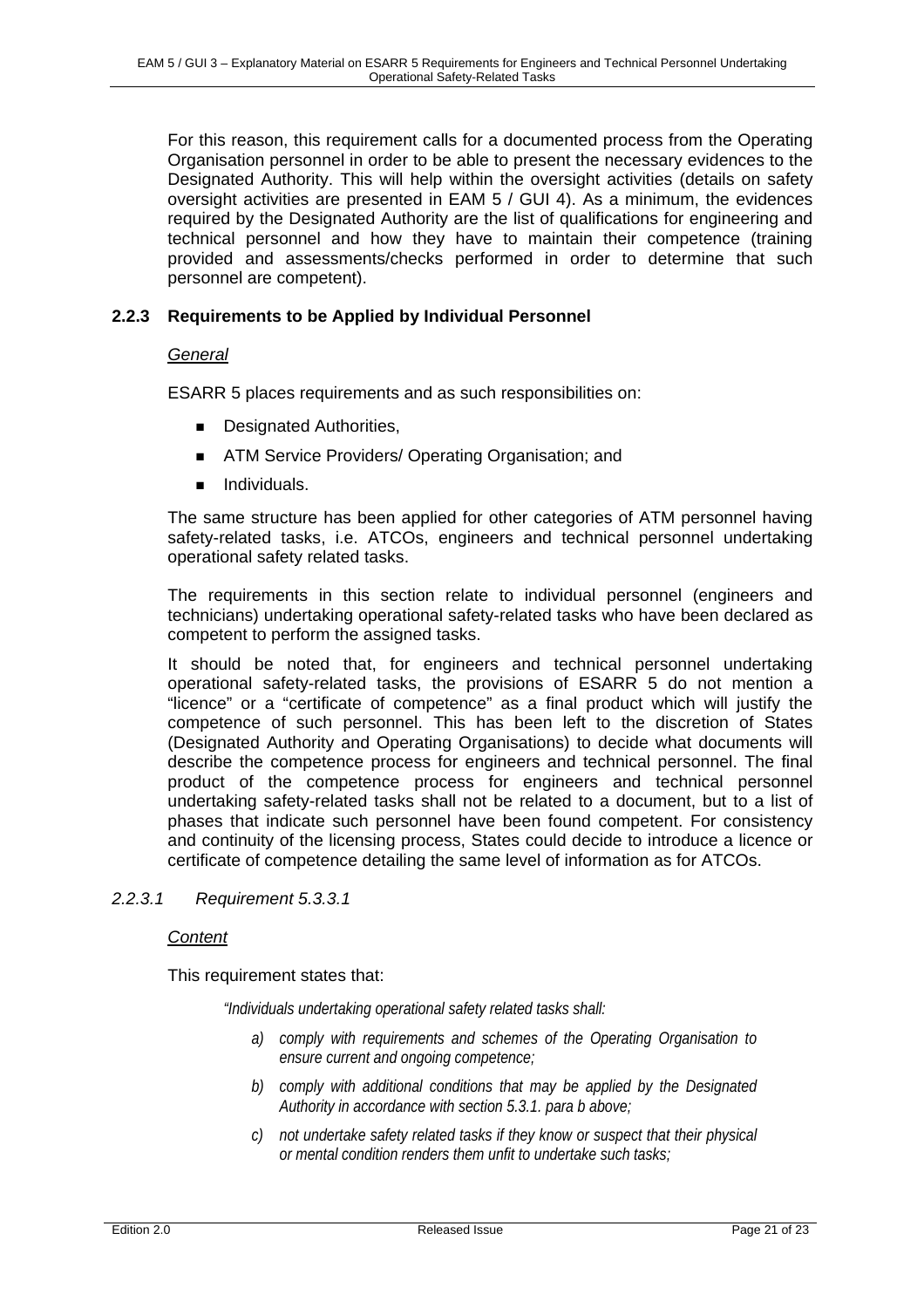- *d) ensure that they have sufficient knowledge to enable a sound understanding of the:* 
	- *i) ATM service(s) they are supporting, and the actual and potential effects of their work on the safety of those service(s);*
	- *ii) appropriate working limits to be applied when performing operational safety related tasks;*
- *e) systematically and consistently report safety occurrences in accordance with the provisions laid down in ESARR 2 para. 5.1.2 and 5.1.3."*

#### *Rationale and Implications*

Individuals also have responsibilities which have to be fulfilled, together with the internal procedures arranged by the Operating Organisation.

In order to be able to perform the assigned tasks, individuals have to remain competent during his/her entire job assignment. For this reason, engineers and technical personnel shall follow the competence schemes established by the Operating Organisation in order to maintain current competence and to ensure a process for ongoing competence.

Additionally, the Designated Authority will undertake safety oversight activities of the engineers and technical personnel within an Operating Organisation and could determine or impose supplementary conditions with which individuals would have to comply. In this case, the additional conditions will ensure that safety is preserved until remedial actions have been implemented.

It is firstly the responsibility of an individual not to undertake safety-related tasks when they are aware that their physical or mental condition renders them unfit for such tasks. The second step is to inform his line manager (supervisor) that his/her physical or mental condition does not allow him to undertake safety tasks.

Engineers and technical personnel shall be competent (trained and qualified) to provide the assigned tasks to support ATM services. In order to be trained and qualified, engineers and technical personnel shall understand and know about the ATM services they are supporting, the working limits when dealing with safety-related tasks and the effects of their work on the equipment as regards the safety of ATM services provided by ATCOs.

The Safety Occurrences requirement in ESARR 3 requires the ATM Service Provider/Operating Organisation to ensure that those ATM operational or technical occurrences considered as having significant safety implications are investigated immediately, and any necessary corrective actions taken. This allows the provider to take corrective actions which will ensure that all operations carried by that provider/organisation are still provided in a safe way.

#### *2.2.3.2 Requirement 5.3.3.2*

#### *Content*

This requirement states that:

*"engineering and technical operational personnel shall initiate appropriate remedial measures, if the requirements laid down in ESARR 5 para. 5.3.3.1above, are not met."*